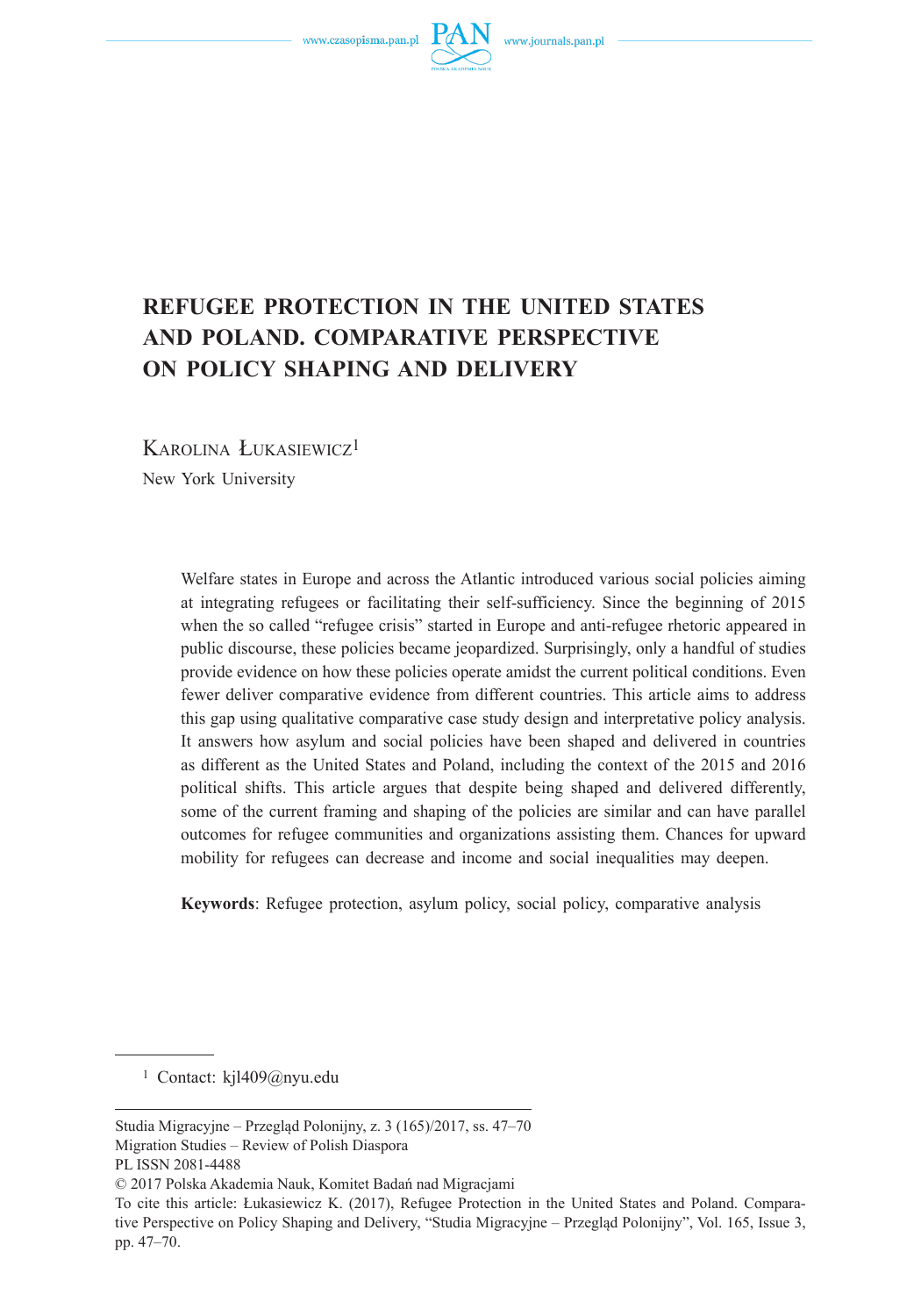## INTRODUCTION

Welfare states in Europe and across the Atlantic introduced various social policies aiming at integrating refugees and facilitating their self-sufficiency. These policies include full or limited access to labour and housing markets, employment support services, procedures facilitating recognition of skills and qualifications acquired abroad, access to the education system and lifelong learning, mainstream language classes, cultural orientation, direct cash assistance and targeted case management to navigate in this system. Since the beginning of 2015 when the so called "refugee crisis" started in Europe and anti-refugee rhetoric appeared in public discourse in Europe and across the Atlantic, these policies became jeopardized. Robust and politicized terminologies perpetuated in the public discourse dividing migrants into those deserving and undeserving entrance and protection (Newton, 2008). Already in 2013 Richardson and Colombo (2013) argued that there has been a right wing shift in mainstream political debate on migration expressed in using dehumanizing language. Throughout the next three years the shift exacerbated. The backlash in asylum and social policies for refugees was legitimized with threats of terrorism and arguments of refugees not integrating with the hosting societies. In the United States, President Trump's administration represents such an approach, while in the European Union (EU), Poland and Hungary stand out in their backlash against refugees.

Unsurprisingly, this anti-refugee rhetoric is not evidence based. Thus particularly in these countries where anti-refugee discourse has gained in popularity, evidence on how asylum and social policies operate, their outcomes and current policy changes are much needed. What is surprising is that only a handful of studies provide such evidence. Even fewer studies deliver comparative evidence from different states (for exceptions see: Korac, 2003; Valenta, Bunar, 2010; Newland et al, 2015). A comparative perspective offers a better understanding of these policies and provides facts missing in the public debates on refugees.

This paper aims to fill this gap by comparing how asylum and social policies have been framed, operated and changed in the context of the 2015 and 2016 political shifts in states as different as the United States and Poland. Asylum policy includes asylum procedures, conditions of reception of asylum seekers, criteria for eligibility for asylum, and rights granted to asylum seekers, recognised refugees and subsidiary protection beneficiaries (Bank, 2014). Social policy for refugees includes reception and settlement programs as well as welfare programs available for all citizens and refugees (Joly, 1996).

The U.S. is important to study due to having the highest number of resettled refugees worldwide. Its welfare programs are liberal, offering less support compared to EU states, and are usually provided through public-private partnerships. Poland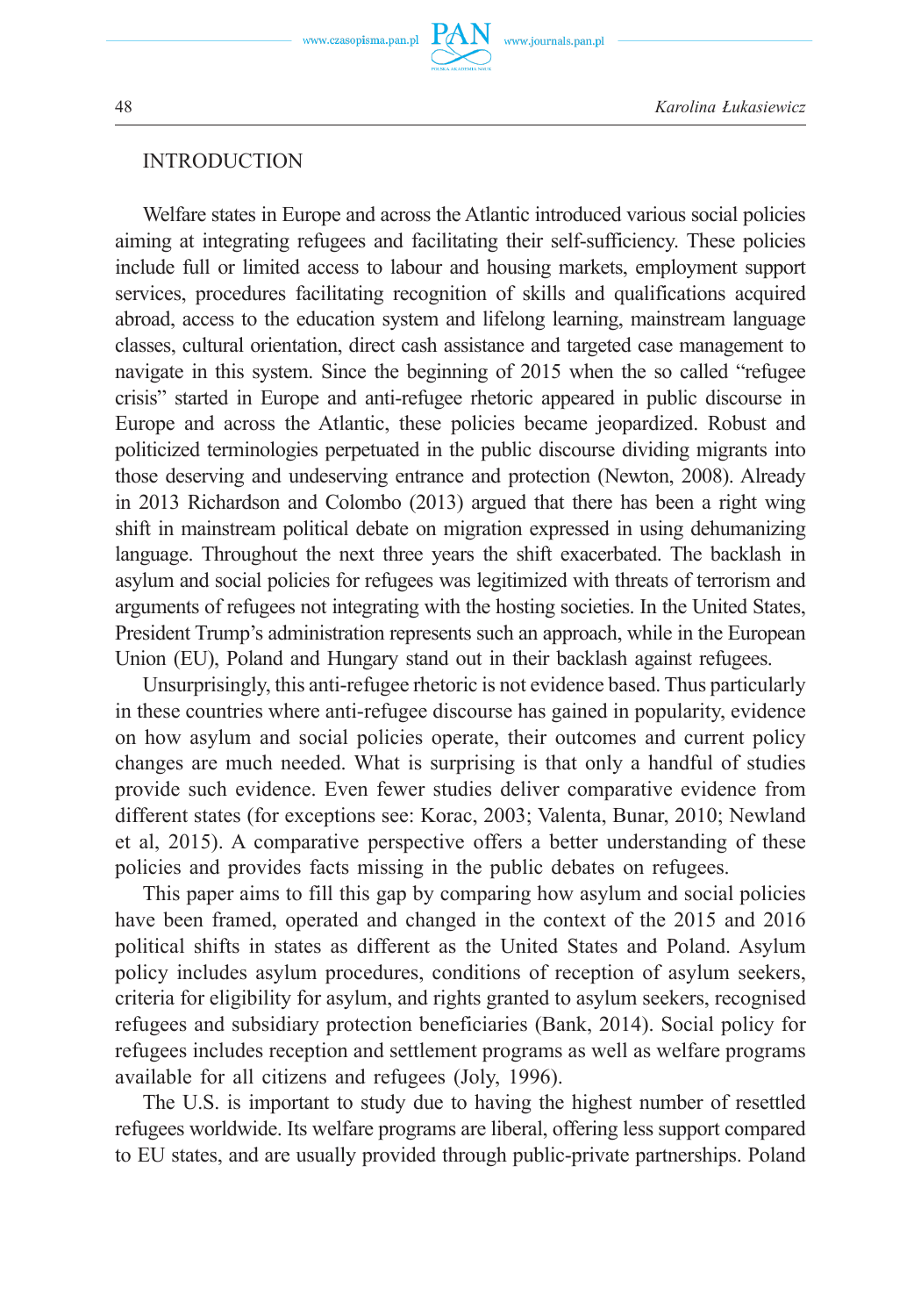



in many aspects constitutes an opposite example of asylum and social policies to the U.S. It is still a state of net emigration, it has one of the lowest number of foreign born individuals in the EU, as well as the smallest refugee population. Yet its spending on welfare programs are higher than in liberal welfare states such as the U.S. – welfare programs are provided by public institutions, and income inequality is lower than in the U.S. (Fenger, 2007). In these two opposing contexts, asylum and social policies are similarly affected by anti-refugee administrations.

# COMPARATIVE STUDIES OF ASYLUM AND SOCIAL POLICIES FOR REFUGEES

Existing comparative literature on asylum and social policies for refugees suggests that where a state offers less support, individuals take more initiative in finding employment. However, the quality of the employment (income, job satisfaction and compatibility of the employment with skills and education level) can be low (Korac, 2003). Some authors suggest that successful social policies for refugees need to be proactive, include positive affirmation measures (Valenta, Bunar, 2010) and provide support in terms of labour market integration as soon as possible (Martin et al, 2016). However, a comparative study of Bosnian refugees in Austria and the U.S. suggests that the overall role of policies targeting refugees can be lower than politicians and scholars wish them to be (Franz, 2003). Capps et al (2015) suggest that so far the self-sufficiency focused U.S. policies for refugees still have better labour market outcomes than comprehensive programs offered in Sweden, Norway and Germany.

Korac's (2003) comparison of integration policies in Italy and the Netherlands experienced by Yugoslavian refugees shows that bridging social capital plays an important integrative role. Although the Dutch social policy is much more comprehensive than the Italian one, refugees don't feel integrated with the Dutch society due to a lack of bridging social capital. The latter "would in turn provide them with the sense of rootedness and wider social inclusion" (Korac, 2003). In Italy, the state's support is more limited than in the Netherlands and refugees strive to access financial security and quality jobs. Yet, they have more of a sense of agency and have developed bridging ties with Italians which compensate to some extent for their struggles. In that sense, the poorly organized and limited system of assistance for refugees in Rome "enhanced their personal agency in reconstructing their lives" (Korac, 2003). Korac concludes with recommendations to build policies providing more opportunities for refugees to direct their lives and decisions.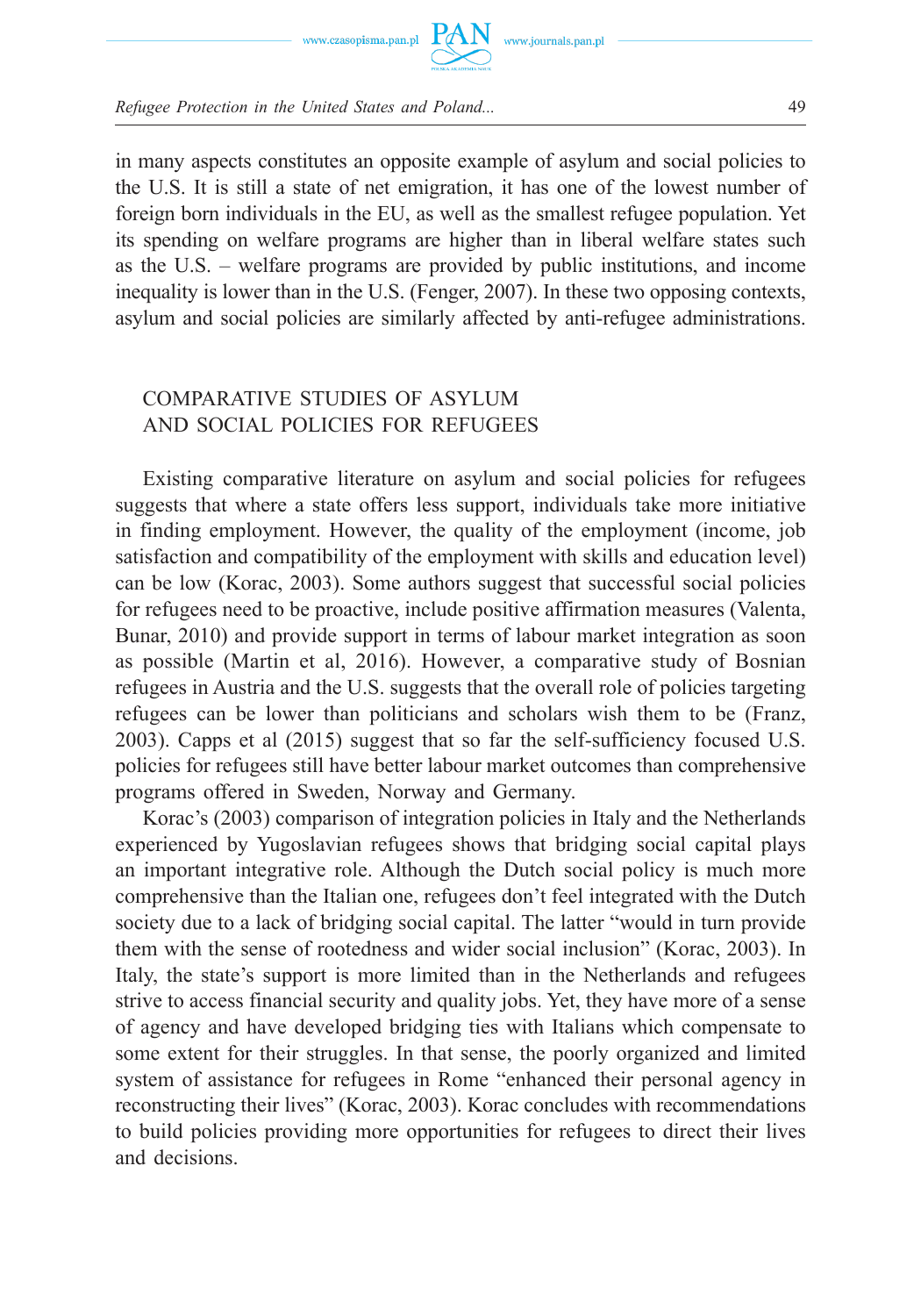

Valenta and Bunar's (2010) comparison of integration policies in Sweden and Norway shows that both countries offer more assistance to refugees than other European states and that this assistance is focused on housing and employment. Despite investing "tremendous energy" in facilitating integration, according to Valenta and Bunar, the efforts have failed to tackle inequalities existing between refugees and the rest of the Swedish and Norwegian population. The authors suggest using a more "proactive model of affirmative measures" like the ones in Canada or the United States to promote equal opportunities for refugees.

Franz (2003) on the other hand argues that different policies towards refugees can actually have similar outcomes. Through comparing a case of Bosnian refugees in Austria and the U.S. she suggests that the overall role of the social programs in the lives of refugees can be overestimated.

Based on a comparative study focused on the integration outcomes in the United States, Sweden, Norway and Germany, Capps et al (2015) suggest that although the U.S. offers minimal levels of assistance for refugees compared to European countries, it used to be enough for refugees to become self-sufficient and to acquire parity over time with the native born population in terms of income levels and participation in welfare benefits. It may, however, be insufficient for the current refugee population. Compared to the U.S., Sweden, Norway and Germany provide much more support for refugees to learn local languages because refugees have lower chances of learning Swedish and Norwegian in their home countries, as opposed to English. Unlike European programs, U.S. refugee assistance is focused on early employment, which is a major concern in Europe. Refugees resettled to the U.S., as opposed to Sweden or Norway, have high employment levels. According to Capps et al (2015), the overall large size of the refugee resettlement program in the U.S. creates opportunities to connect refugees to already established ethnic communities which can offer additional support for newcomers.

The current study will contribute to this discussion by comparing the cases of the U.S. and Poland in light of the current policy shifts.

## **METHODOLOGY**

#### RESEARCH DESIGN

This article is based on qualitative case study methodology (Stake, 1994). More specifically, it uses qualitative comparative case study design in its horizontal variant (Bartlett, Vavrus, 2016). The horizontal approach means using categories developed in a processual way and avoiding using *a priori* categories from one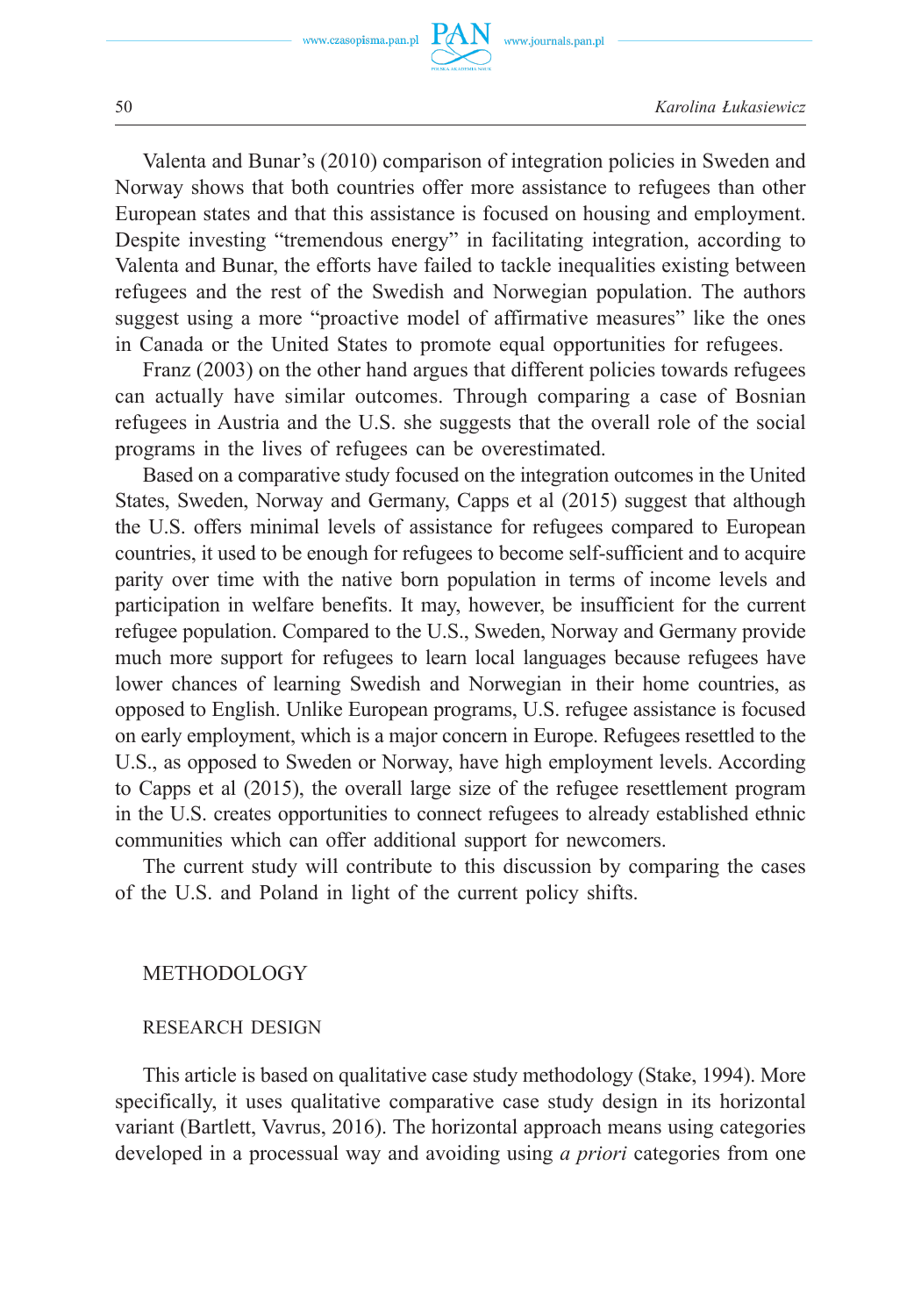

context imposed on the analysis of another. Also, a *homologues* approach is used, meaning "the entities being compared have a corresponding position or structure to one another" (Bartlett, Vavrus, 2016).

The article uses the case of asylum and social policies in the U.S. and in Poland. These two cases are selected using the maximum variation approach, meaning the cases are picked purposively due to "a wide range of variation on a dimension of interest" (Bartlett, Vavrus, 2016), in this case – asylum and social policies for refugees.

## DATA COLLECTION

Data used in this article was collected by the author between June 2016 and July 2017 from triangulated sources. The sources include four categories: policy documents, statistical data, evaluation and other reports on the outcomes of social policies and official statements published on government websites regarding refugees. The policy documents included in the analysis were written laws on immigration and social assistance or ordinances on immigration and social assistance. Statistical data used include the number of refugees (e.g. administrative data on the number of individuals applying in different years to be granted international protection, the number of individuals granted international protection), and origins of the refugees.

## DATA ANALYSIS

The data was analysed using the theoretical framework of interpretative policy analysis (Wagenaar, 2014). Interpretative policy analysis answers how policies are socially constructed and what meaning is attached to political actions and institutions. It also pays attention to the power relations which influence selecting and formulating problems on a policy agenda, policy instruments and the way they are prioritized (Wagenaar, 2014: 81). This approach includes three stages of the policy making cycle: (1) policy framing, (2) shaping and (3) delivery (Gubrium, Pellissery, & Lødemel, 2013). *Policy framing* refers to the public discourse around certain policies, e.g. media coverage, or beliefs articulated in public opinion polls. Stakeholders involved in the public discourse operate here from a majority position of power, or minority position (Scollon, 2008). *Policy shaping* refers to why and how policies came into existence (what assumptions underlie them) and what actions they include. In the case of asylum and social policies for refugees, policy shaping includes conditions to enter and rights granted as well as assumptions. Finally, *Policy delivery* refers to the policy implementation process. This article will mostly focus on policy shaping and delivery.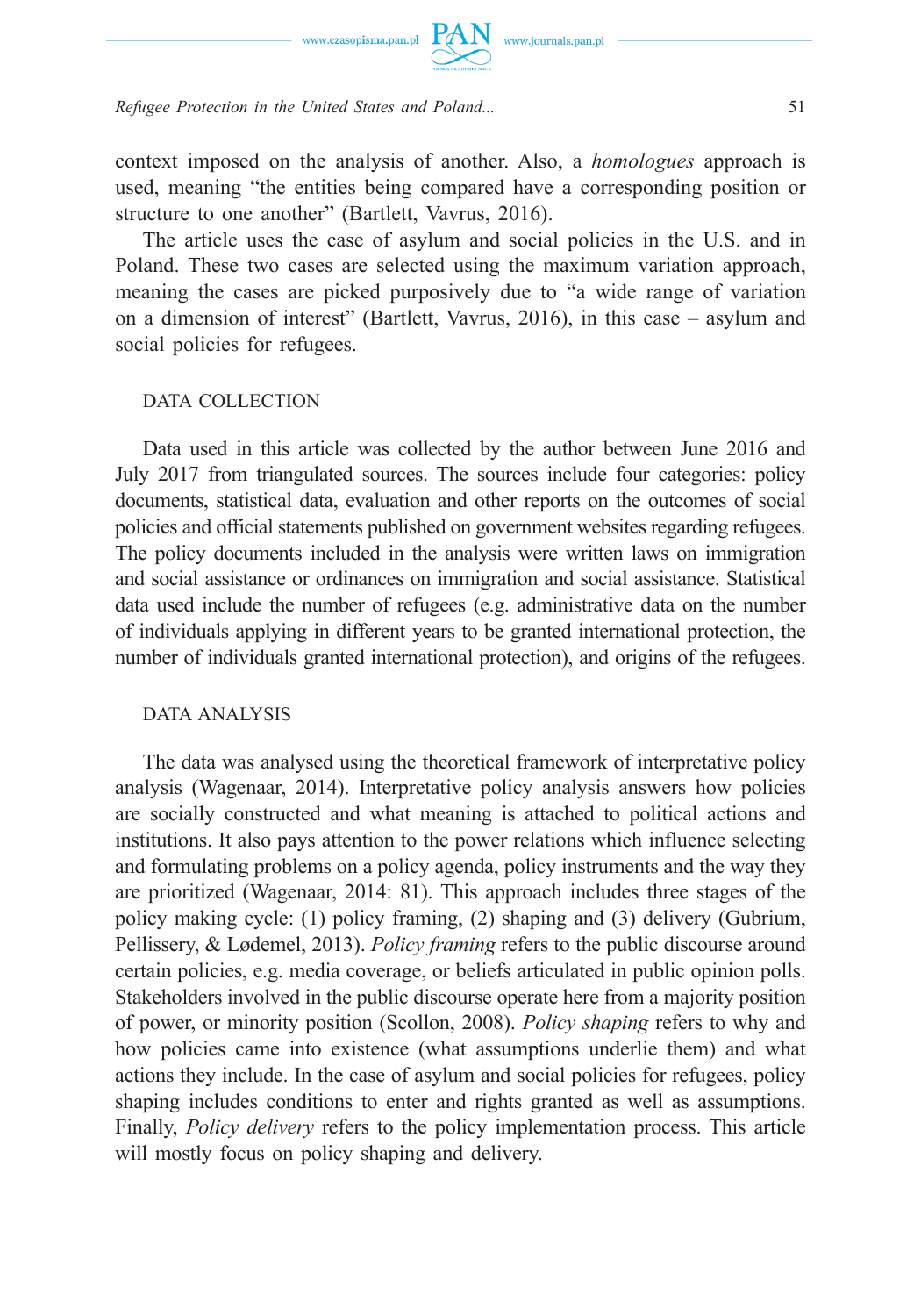www.journals.pan.pl

## **RESULTS**

#### POLICY SHAPING AND DELIVERY

Asylum and social policies addressed to refugees have been shaped and delivered in a certain historical context. This section first aims to identify these shaping conditions (historical context and policy actions) and secondly, it investigates policy delivery. The discussion first focuses on legislation history, a historical overview of groups deserving assistance, as well as a history of social policies in the context of a broader welfare model. Next, policy actions are analysed, including the current refugee protection system, statistical data on groups being granted protection and the goals of the protection system.

#### THE CASE OF THE UNITED STATES

The first legislation related to forced migrants (The Displaced Persons Act) was introduced in the U.S. already in 1948 in order to provide admission to the first 250 individuals fleeing Europe after the war and later another 400,000 (Office of Refugee Resettlement, 2017). Following this first act, the U.S. refugee asylum policy developed predominantly as a function of U.S. foreign interests. Groups deserving admission reflected U.S. foreign involvement in opposing communist regimes in Eastern Europe (Hungary, Poland, Yugoslavia), Asia (Korea and China) and since the 1960s, in Cuba (Haines, 2010). In the beginning accepted refugees were receiving assistance from religious and ethnic organizations, which later developed into public-private partnerships still operating today. In the 1970s a Refugee Task Force and temporary funding was established to resettle Indochinese refugees fleeing the Vietnam war. These activities resulted in Congress passing The Refugee Act of 1980. The Act provided uniform procedures for refugee admissions and assistance in the country within the federal Refugee Resettlement Program (Bruno, 2016). Using the United Nations (UN) New York Protocol, this Act also established the legal definition of a refugee.

Unlike in the EU, the U.S. accepts most refugees through the resettlement process and fewer through the asylum procedure2. The latter is initiated while crossing the U.S. border or already in the country. The concept of resettling refugees is one of three solutions to forced migration, next to the settlement in the country of asylum and voluntary return to the country of origin (Alenikoff, 1992).

<sup>2</sup> While individuals granted a refugee status and resettled to the U.S. are named 'refugees', those granted asylum at the U.S. borders or inside the country are called 'asylees'.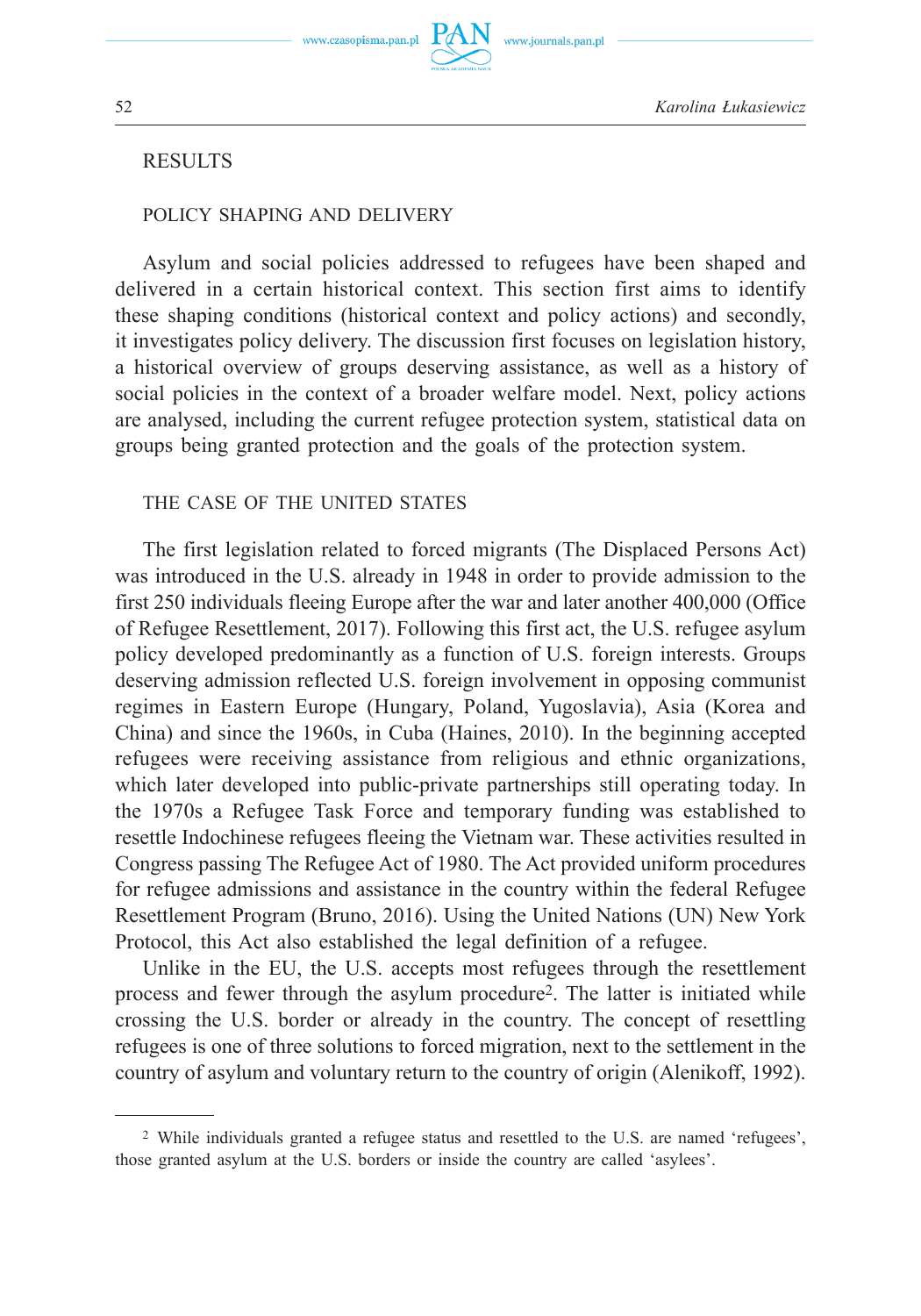

In refugee law, both resettlement and settlement in the country of asylum are seen as biased by the "exilic" approach in three ways (Aleinikoff, 1992: 125). First, through geopolitical relations. Sending World War II exiles back was not an option. Second, by the Cold War Doctrine, according to which Western countries were seen as better when welcoming exiles from Communist countries. Third, European humanitarianism, according to which refugees will be better off in more developed countries. In the U.S., accepting refugees fleeing from communist countries gave "good press for those voting with their feet for freedom" (Haines, 2012: 5). However, this approach began to change after the increased arrivals of asylum seekers from the Global South in the 1980s and developments in human rights perspectives. The latter argued for the right to safe return to the country of origin, which was not executed while resettlement was a dominating solution.

www.journals.pan.pl

Whether for resettled refugees or individuals granted asylum, the U.S. developed social policies assisting protected immigrants. This assistance reflects a broader model of welfare system established in the U.S. Gosta Esping-Andersen (2013) describes it as a liberal one, meaning the assistance is thoroughly means tested, wherein transfers are modest and offered to low-income people. According to Esping-Andersen, the restricted progress of social reforms and stigmatization of the recipients of assistance in countries like the U.S. is due to liberal workethics norms. The latter defines the limits of welfare assistance as "the marginal propensity to opt for welfare instead of work" (Esping-Andersen, 2013). In such a model welfare assistance is often provided by the private companies and NGOs using market roles. Interestingly, the vocabulary describing services provided by the welfare system to clients usually uses the word "benefits". According to the Oxford English Dictionary "benefit" refers to "an advantage or profit gained from something" (Oxford English Dictionary, 2017). This word reflects the logic of the U.S. liberal welfare system very well, seeing assistance as an advantage granted to individuals instead of it being their right.

Schram, Soss, Houser, Fording (2010) accurately described the market logic defining the U.S. welfare system after the 1996 welfare reform (i.e. Personal Responsibility and Work Opportunity Reconciliation Act). The reform changed the focus from cash transfers to a transition to the workforce and introduced neoliberal paternalism as a role regulating the lives of the clients. As a result, welfare programs were restricted to operating according to market logic (Krinsky, 2007) and followed the New Public Management approach (Hood, 1991). The places and language of welfare institutions started resembling private companies and business aesthetics. Many forms of services became outsourced, which reduced the functions and necessity of high qualifications of case managers.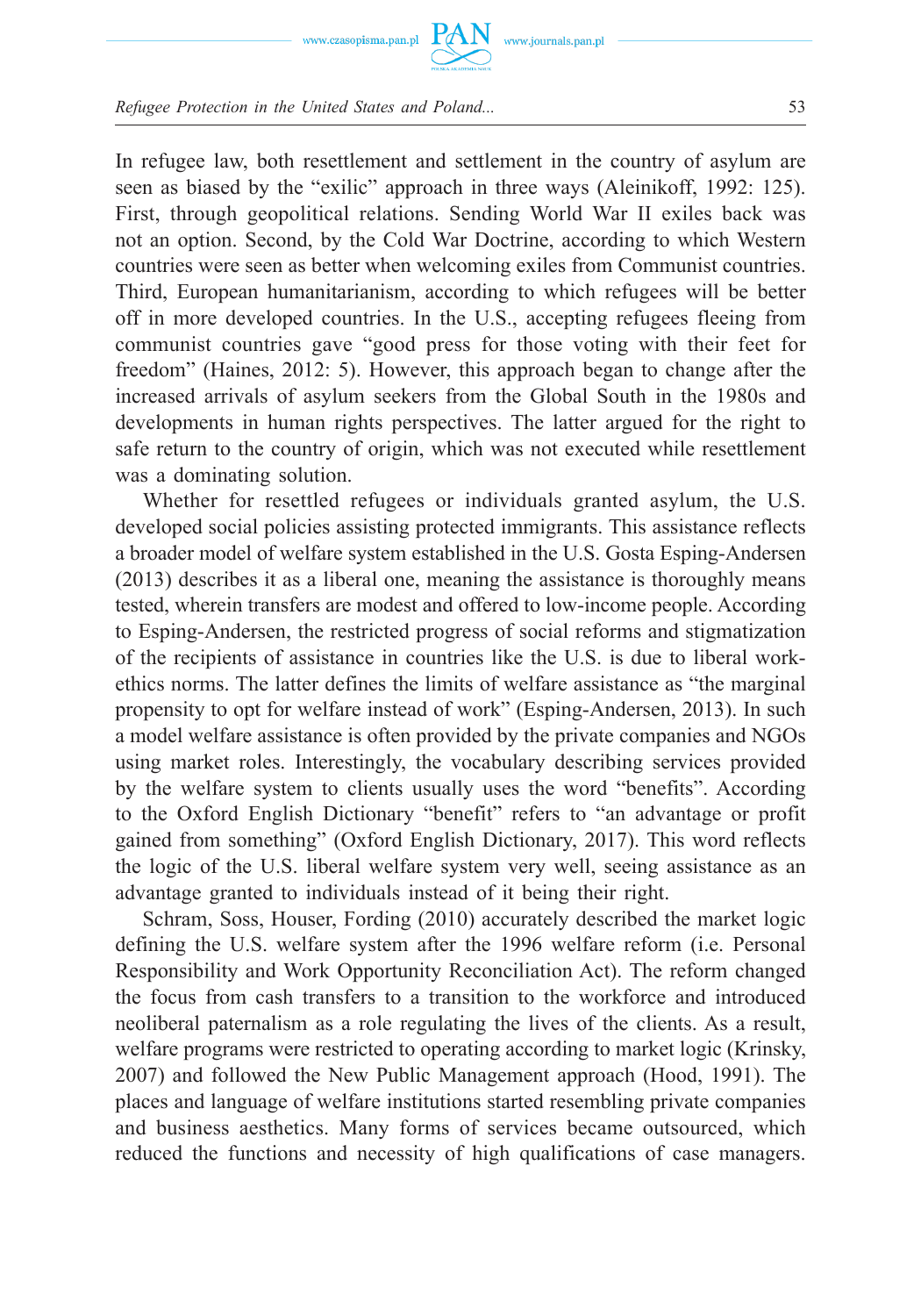Clients experienced being pushed out to the workforce at any price, pedagogically shamed (Gray, 2005) and threatened with punishment (used as a therapeutic tool to transform the poor) (Mead, 1997).

www.journals.pan.pl

It was in this context of welfare policy that the U.S. Resettlement Program (USRP) was developed. This program, in addition to providing procedures for refugee admissions, introduced various programs to assist resettled refugees and other protected immigrants (asylees, individuals granted Temporary Protected Status (TPS) and holders of Special Immigrant Visas (SIV) (Bruno, 2016).

The U.S. Resettlement Program is focused on the economic dimension of refugee integration. The aim is for refugees "to achieve economic self-sufficiency as quickly as possible after arrival in the United States" (The Refugee Act of 1980). Self-sufficiency is defined as "earning a total family income at a level that enables a family unit to support itself without receipt of a cash assistance grant." (DHHS, Code of Federal Regulations – Title 45: Public Welfare, December 2005). Economic self-sufficiency is measured by six outcomes: (1) Entered employment, full time and part time, (2) Federal cash assistance terminations (due to earnings), (3) Federal cash assistance reduction (due to earnings); (4) Entered full time employment with health benefits available; (5) Average hourly wage of full time entered employment and (6) Employment Retention 90 days after entering employment.

In order to reach self-sufficiency, USRP introduced various public-private partnerships managed by states and provided by non-profit organizations. These partnerships use tools such as case management, employment services, language trainings, cultural orientation classes and direct cash allowances to help refugees achieve self-sufficiency.

Three institutions manage the U.S. Resettlement Program: 1. The Department of Homeland Security (DHS), which is responsible for processing asylum claims (defined as "security issues"); 2. The Bureau of Population, Refugees and Migration (BPRM), under the State Department (responsible for refugee placement) and 3. The Office of Refugee Resettlement (ORR) under the Department of Health and Homeland Services. The ORR provides assistance in transition to life in the U.S. by offering interim cash and medical assistance, employment services, English language training, medical screenings, recertification and a variety of specialized programs such as Micro-Enterprise Development or programs for Survivors of Tortures. The DHS is responsible for the pre-screening of refugees, on site interviews and security clearance and fingerprinting. The BPRM provides placement and allocations of refugees through nine voluntary agencies, cultural orientation and departure processing as well as initial reception and placement (30–90 days from arrival to the U.S.).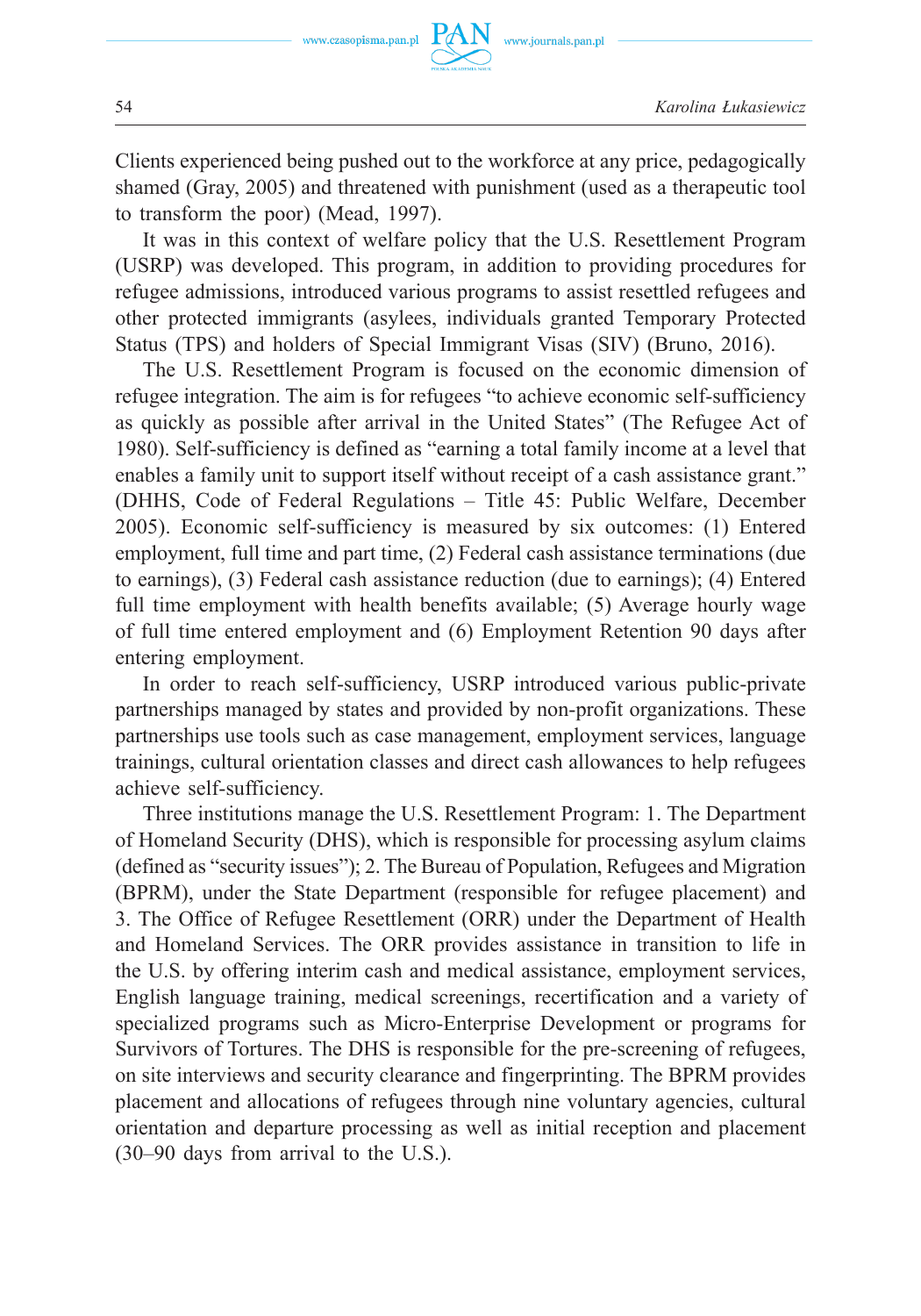

Eight out of nine Voluntary Agencies are non-profit organizations providing reception for refugees. The assistance they provide is based on agreements they sign with the State Department. The Refugee Resettlement Program is delivered through different programs such as: Matching Grant Program, Refugee Social Services Program, Refugee Cash Assistance Program. These programs include activities such as case management, employment services, language training, cultural orientation classes and direct cash allowances.

Since the Refugee Act was established in 1980, over 3 million refugees have been resettled to the U.S. Most of them arrived from Asia and the former USSR. The number of refugees admitted yearly between 1980–2016 varied from over 200,000 in 1980 to only 27,000 in 2002 as a consequence of 9/11 and its aftermath. The number of individuals yearly granted asylum inside the U.S. varied between only 5,000 in 1991 and nearly 40,000 in 2001. Currently U.S. grants asylum to no more than 10,000 per Fiscal Year.

The Department of State states that between 1980 and 2015, most of the admitted refugees arrived from Asia (1,206,914), the former Soviet Union (539,582), the Near East and South Asia (402,800), Africa (326,669), and Europe (306,316), while 326,669 were admitted from Latin American and the Caribbean and 14,161 from Kosovo (Refugee Processing Center, 2017, Arrivals by State and Nationality as of April 30, 2017). In 2016, the top five nationalities among admitted refugees originated from: the Democratic Republic of Congo (16,370), Syria (12,587), Burma (12,347), Iraq (9,880), Somalia (9,020). The vast majority of refugees relocated between 1983 and 2004 were resettled to large metropolitan areas. 30 such areas received 72 percent of the total population of resettled refugees (Singer, Willson, 2006). These areas include California (Los Angeles, Orange County, San Jose, Sacramento), the Mid-Atlantic region (New York) and the Midwest (Chicago, Minneapolis- St. Paul). Since the 1990s, in addition to the traditional immigrant gateways, refugees have been increasingly resettled to Seattle, Atlanta, and Portland. Refugees of different nationalities have been resettled to different regions, e.g. one third of refugees from the former Soviet Union were resettled to New York, nearly half of Iranians to Los Angeles, and one in five Iraqis to Detroit. In some medium-sized and smaller metropolitan areas such as Utica, NY; Fargo, ND; Erie, PA; Sioux Falls, SD; and Binghamton, NY, refugees dominate among the foreign born population.

Surprisingly little is known about how social policy for refugees in the U.S. affects refugees and how it operates on the ground (Nightingale, 2008; Ott, Montgomery, 2015). What is known is that although the overall employment rate among refugees used to be higher than among the native population (Capps, Newland, 2015), the Federal Refugee Resettlement Program is criticized for being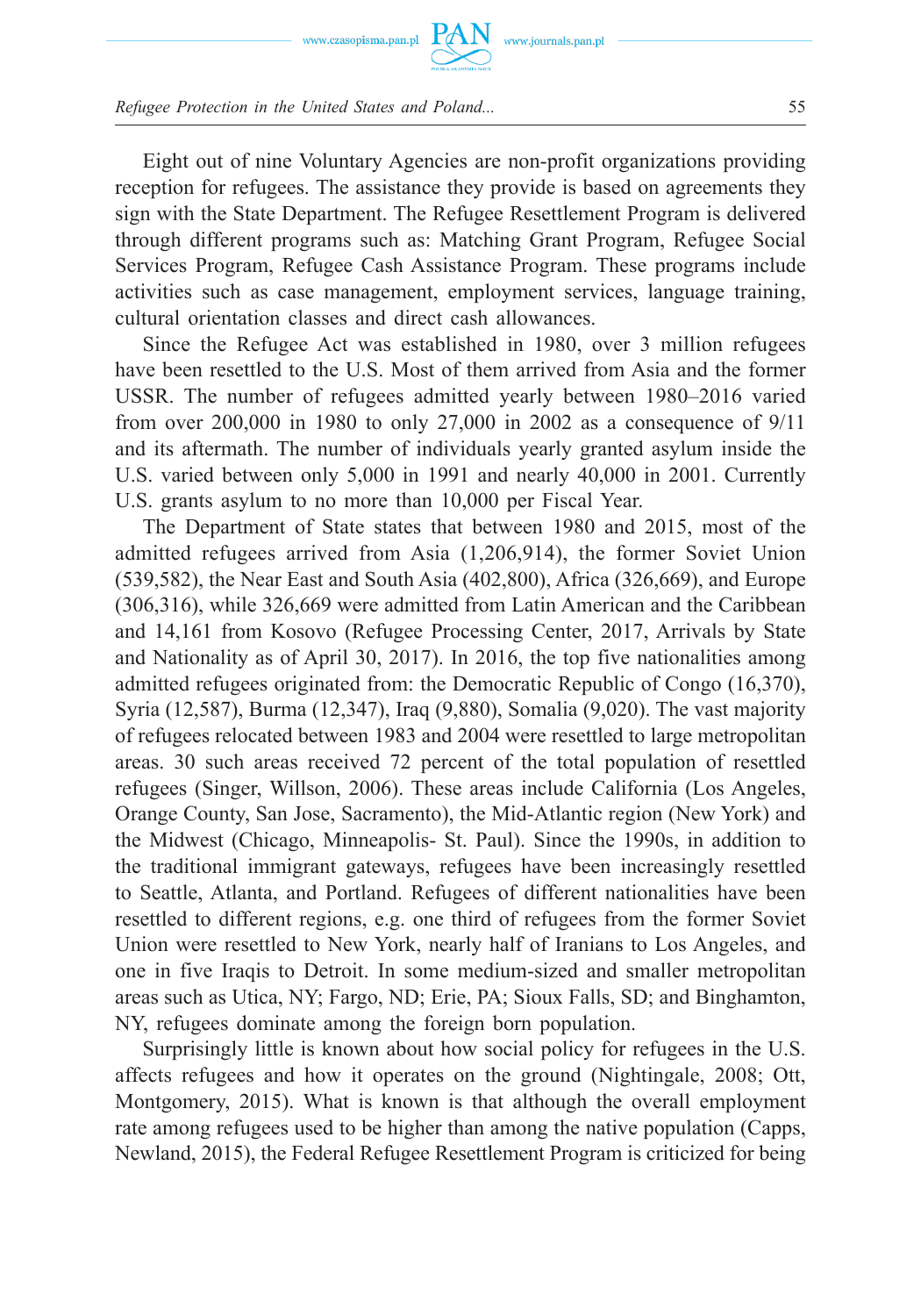

insufficient due to limited funding, lack of planned and coordinated actions, and conflicting interests of different agencies (Brick, Cushing-Savvi, Elshafie, Krill, McGlynn Scanlon, Stone, 2010).

www.journals.pan.pl

In the period 2009–2011, refugees in the U.S. were more likely to be employed than the U.S. born population (67% for men and 54% for women) (Capps, Newland, 2015). Refugees' income in that period raised substantially with the length of U.S. residence, but still remained below average for the native born (in contrast to 2000). At the same time, participation in welfare programs declined with the length of residence. However, changing conditions in the U.S. and characteristics of recently admitted refugees suggest that this is no longer the trend.

The population of refugees resettled to the U.S. is increasingly diverse in terms of nationalities, languages used and human capital compared to refugees resettled in the 1980s. Recent refugees have low language skills and education levels (e.g. refugees from Burma, Bhutan, Liberia, Somalia). Also, their income and shares of welfare assistance is higher than previous refugee populations. The U.S. economic situation, economic inequalities and opportunities for upward mobility are worse compared to the 1980s. Therefore, current refugees have overall smaller chances to progress as much as earlier refugee populations.

Some critics of the USRP blame the program itself and the self-sufficiency paradigm for possibly having negative long-term impact on the situation of refugees. The paradigm is seen as creating structural conditions in which refugees are forced to take jobs at the bottom of the labour market without offering them time to learn the English language and thus increase labour market opportunities (Brick, Cushing-Savvi, Elshafie, Krill, McGlynn Scanlon, Stone, 2010).

Case studies of some refugee groups such as Cambodians reveals striking mechanisms of how refugee resettlement into hyperghettos in large U.S. metropolises, followed by systemic inequalities and limited welfare, have produced poverty among refugees (Tang, 2015). The limited funding for social programs after the welfare reform of 1996 contributed to poverty among Cambodian refugees by neglecting the long-term consequences of short-term pushed self-sufficiency (Fix, Tumlin, 1997).

#### THE CASE OF POLAND

As opposed to the United States being a settlers' society, Poland is a homogenous country of net emigration. In 2011 Poland had the lowest number of foreign-born population among OECD countries (2% of the population is foreign-born) (Lukasiewicz, 2017).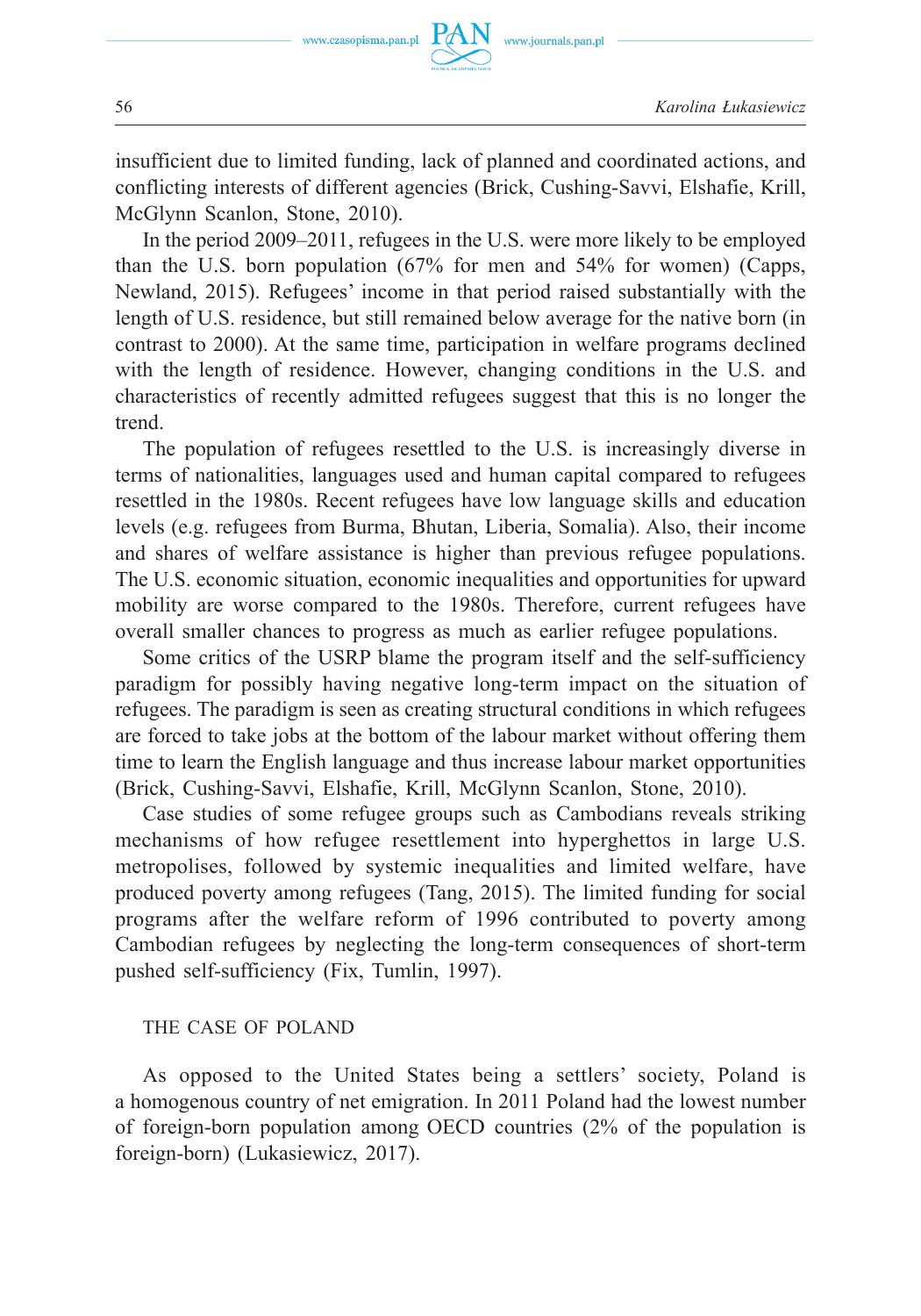

www.journals.pan.pl

*Refugee Protection in the United States and Poland...* 57

After the collapse of communism in 1989, a restrictive exit policy was replaced with restrictive entry control (Lukasiewicz, 2014). Policies addressing forced migration were influenced by the EU, already during the period of preaccession and then after the accession in 2004. In March of 1990, in the early post-communist period of Polish history, the first group of refugees arrived to the country: a group of a few hundred people originating from Africa and the Middle East and deported to Poland from Sweden (Ząbek, Łodziński, 2008). In 1990 Poland became a "safe third country", and therefore asylum seekers who crossed the borders on their way to other safe locations in Europe were expected to apply for asylum in Poland. The largest group of refugees who arrived to Poland in that period fled the former Yugoslavia in 1992 (Office for Foreigners, 2017). The second largest group fleeing to Poland in the 1990s were Somalis. Other smaller groups originated from over 30 countries where military conflicts were taking place, including refugees from Sri Lanka, Afghanistan, Iraq and Sudan. Since 2004 the largest group of people granted refugee status in Poland have been citizens of the Russian Federation of Chechen nationality – eighty percent of the applicants for refugee status in Poland between 2003 and 2010 were of Chechen nationality (Office for Foreigners, 2012). Other larger groups applying for asylum in Poland in the 2000s were Belarusians, Iraqis, Syrians, Afghans and Somalis.

In 1991 Poland ratified The Convention Relating to the Status of Refugees and New York Protocol and in 1993 it signed the 1950 Convention for the Protection of Human Rights and Fundamental Freedoms. These legal acts introduced the definition of a refugee into Polish legislation and defined the rights thereof. As a result of ratifying these international laws, Poland developed legislation necessary to process asylum claims. The legislation was developed and adjusted to the Common European Asylum System (CEAS).

Throughout the years Poland developed five legal forms of international protection in addition to the refugee status: tolerated stay permit, subsidiary protection, tolerated stay permit for humanitarian reasons, asylum and temporary protection. These various forms followed legislation existing in other EU states. The tolerated stay permit was introduced in 2003 and granted both for humanitarian reasons and as international protection (Łodziński, Szonert, 2011). In 2008 Poland introduced subsidiary protection which in some cases replaced the tolerated stay permit. In 2013 another form of protection was introduced, namely the tolerated stay permit for humanitarian reasons granted indefinitely. Both the tolerated stay permit and tolerated stay permit for humanitarian reasons were granted to immigrants who, if deported, would be sent to countries where their lives could be threatened. Compared to the U.S., all of these forms of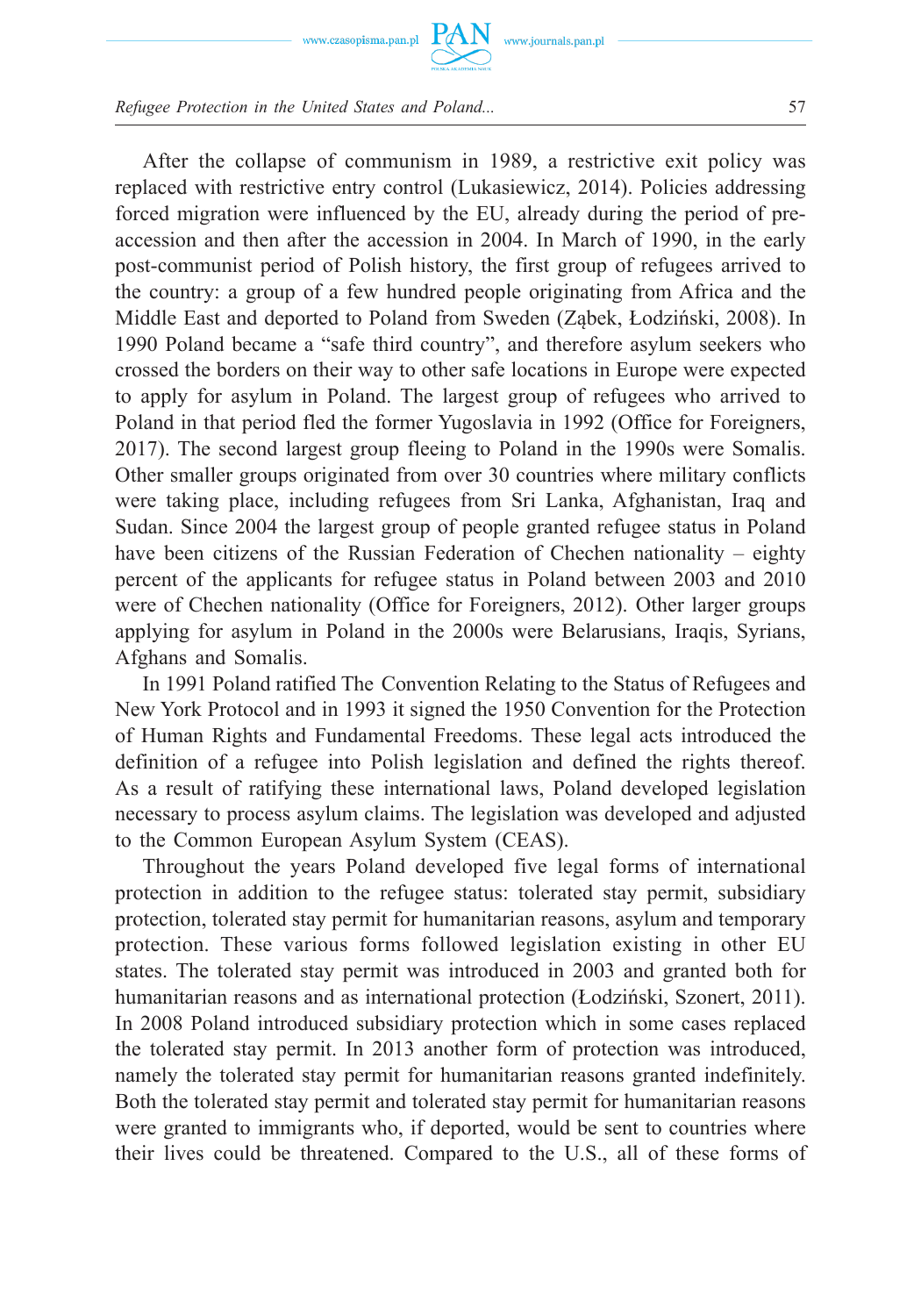international protection reflect one solution to forced migration, namely the settlement in the country of asylum.

www.journals.pan.pl

Social policy for refugees in Poland have been delivered through Individual Integration Programs offered since 2002 to individuals granted refugee status and later to those granted subsidiary protection or temporary protection (Frelak, Klaus, Wiśniewski, 2007). They were originally overseen by the Ministry of the Interior and later by the Ministry of Labour and Social Policy (after introducing the Act of 14 June 1996 to amend the Act on social assistance and the Act on employment and measures counteracting unemployment). As opposed to the United States, the programs were and still are implemented through public welfare offices. Non-governmental organizations provide complementary activities, funded among others from the European Refugee Fund and other European funds.

Łodziński and Szonert (2011) identify three major factors affecting the development of Polish asylum and social policies for refugees. Firstly, the policies were built from scratch in the 1990s and thus had no legal and institutional traditions to refer to. Secondly, they were developed in tension between the processes of (1) internationalization or Europeanization and (2) responding to local administrative and geopolitical needs (Weinar, 2006; Łodziński, Szonert, 2011). Thirdly, the debate over Polish asylum and social policies for refugees is still ongoing, as Poland has recently accepted (and then rejected) two important legal documents: the Act of 12 December 2013 on foreigners, and the Polish government migration strategy, called The Migration Policy of Poland – Current State and Requested Actions' (Pol. 'Polityka Migracyjna Polski – stan obecny i postulowane dzialania', 2012). The latter was withdrawn in March 2017 by Mariusz Błaszczak, Minister of the Interior and Administration (Ministry of the Interior and Administration, 2017).

Assistance provided for refugees and other protected immigrants reflects a broader model of welfare policy in Poland. Following Esping-Andersen's typology, the Polish welfare system is in a transition phase of development into one of three welfare models (Liberal, Corporatist-Statist or Social Democratic) (Esping-Andersen, 1996). Fenger (2007) argues, however, that Poland is already a successful welfare regime with spending on social protection higher and social inequality lower than in liberal welfare regimes such as the United Kingdom and the United States. Unlike the U.S., in Poland many services (public healthcare, education system including higher education) are universal. Similarly to other EU states, they are seen as social rights instead of social benefits present in the U.S. model (Sainsbury, 2006).

Other scholars argue on the contrary how inefficient and malfunctioning the Polish welfare system – still socialist in nature – is (e.g. Szelenyi and Wilk,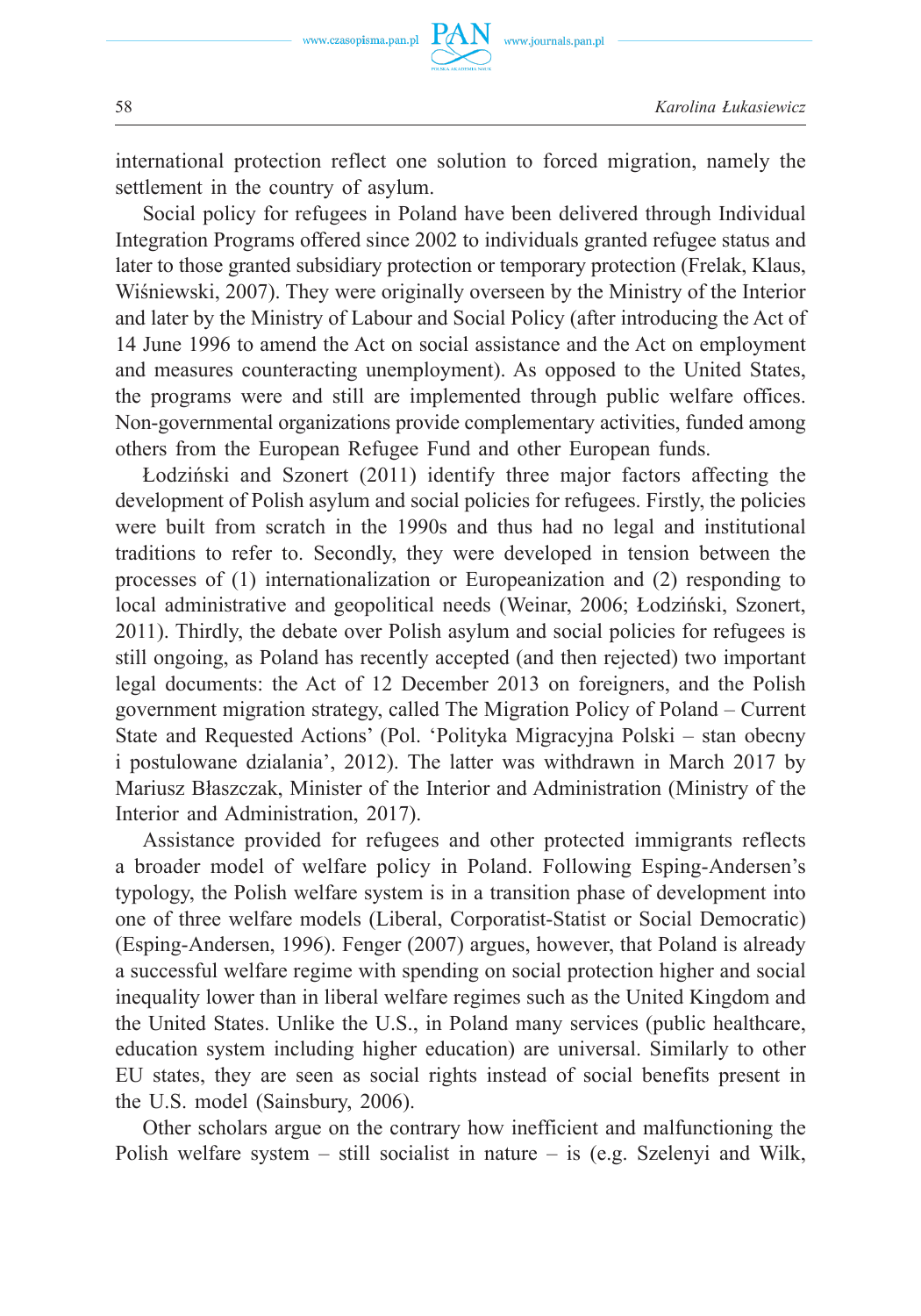

2010). The expensive welfare system often fails to provide quality services, and social assistance for refugees is incorporated into this welfare model with all its disadvantages.

Asylum and social policies are implemented in Poland through complex and highly bureaucratized institutions or units within existing public institutions (Florczak, 2003; Weinar, 2006; Oleksiewicz, 2006; Łodziński and Ząbek, 2008). The major institution responsible for granting asylum is the Office for Foreigners (Pol. *Urząd ds Cudzoziemców*), under the Ministry of the Interior. It provides different forms of protection for asylum seekers and legalization of stay for foreigners in Poland. Social policy focused specifically on refugees, based on the Act on Social Assistance, is implemented through Individual Integration Programs. These are under the Ministry of Labor and Social Policy, and integrated into an already functioning welfare assistance system at the level of *poviats*  (districts) by poviat centers for family support undertaken by social workers.

After their arrival in Poland, asylum seekers are housed in open reception centres, private locations of their choice or guarded centres or detention centres (Act of 12 December 2013 on Foreigners, 2014; The Office for Foreigners, 2016). In the case of private locations of their choice, asylum seekers receive minor monetary allowances. Although these allowances are criticized for being too low, and many objections are made related to how the reception centers operate, in the United States no such provisions are offered and no centers exist. Asylum seekers are either placed in prison-like detention centers, or take full responsibility for their accommodation if applying for asylum whilst already in the U.S.

In Poland, after being granted international protection, refugees are offered up to 12 months of participation in Individual Integration Programs, which includes benefits in cash for the maintenance and coverage of expenses connected with learning the Polish language, the payment of contributions to health insurance as well as access to legal, psychological and family counselling in employment offices and assistance of NGOs (Lukasiewicz, 2017). Cash benefits and health insurance are paid from the central state budget, while other elements of the program are a responsibility of local *poviat* centres for family support. Additionally, refugees have the right to access institutions providing welfare assistance under the same conditions as Poles (Law of 12 March 2004 on Social Assistance, uniform text Journal of Laws 2009.175.1362). One year of integration assistance is often considered too short given refugees' needs (Lukasiewicz, 2017), and as such many EU states offer two years of such assistance. In such a context, two to six months of assistance received by refugees in the United States seems to be far below the standard.

Polish asylum and social policies addressed to refugees aim at encouraging independent functioning of foreigners in Poland and being independent from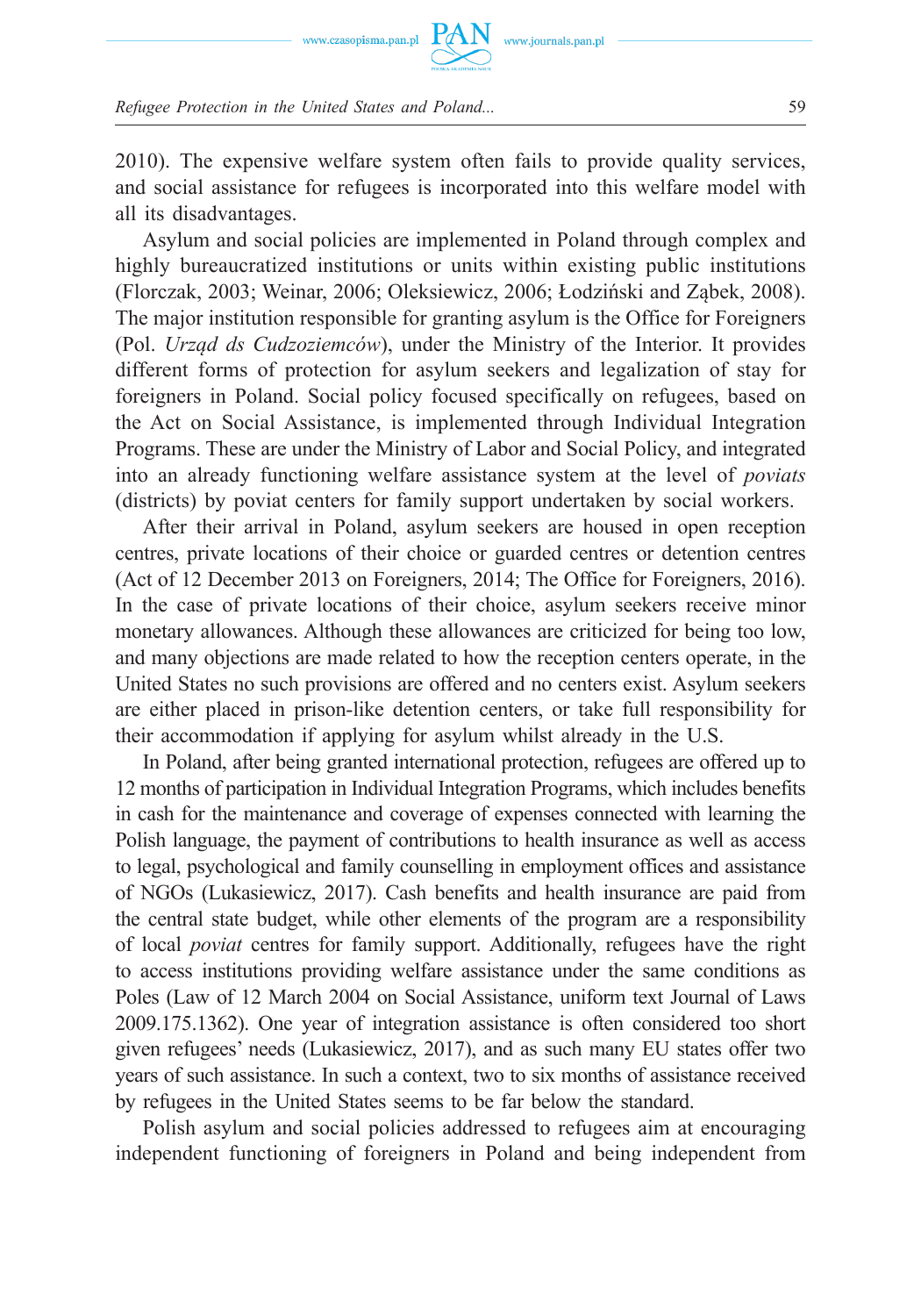

welfare assistance ('The Migration Policy of Poland – Current State and Requested Actions', 'Polish Policy of Integrating Foreigners – Assumptions and Directives'). Unlike broad definitions of integration applied in other EU states, the Polish approach resembles the U.S. concept of economic self-sufficiency. The latter frequently appears in the Polish Law on Social Assistance from 2016 (Dz.U. z 2016 poz. 930 – Ustawa o pomocy społecznej). Unlike in the U.S., economic self-sufficiency in Polish Law on Social Assistance is understood as independence after receiving monetary transfers.

The achievement of the goals is measured on an individual level using three indicators: (1) language education, meaning learning basic Polish vocabulary enabling communication, (2) professional functioning, in terms of progress made in job searches and other forms of professional activity providing economic selfsufficiency and (3) social functioning, particularly in establishing contacts with the local community and a level of participation in social, cultural and public life. Progress on the basis of these three indicators is evaluated by social workers responsible for implementing Individual Integration Programs, at least every three months (According to the Ordinance of The 9<sup>th</sup> of March of The Minister of Employment and Social Policy Regarding Providing Assistance to Foreigners Granted Refugee Status Or Subsidiary Protection in Poland, 'Rozporządzenie Ministra Pracy i Polityki Spłecznej z dnia 9 marca 2009 r. w sprawie udzielania pomocy cudzoziemcom, którzy uzyskali w Rzeczypospolitej Polskiej status uchodźcy lub ochronę uzupełniającą'). The national migration strategy ('The Migration Policy of Poland – Current State and Requested Actions') recently rejected by the Ministry of the Interior and Administration, only recommended developing a system of indicators of immigrant integration.

Little is known on how asylum and social policies operate in Poland. Given the inexperience Poland has with accepting refugees, no monitoring system of their situation exists. Statistical data are available only on new arrivals and granting protection. Refugees are not included in the Census or other administrative data which would allow us to track their situation over time.

Based on the limited data, it is known that since the initiation of the refugee assistance program in 1992 and the development of asylum policy until 2016, over 150,000 individuals applied for refugee status in Poland and only a little over 20,000 were granted some form of international protection (either refugee status, tolerated stay permit or subsidiary protection) (The Office for Foreigners, 2017). The number of individuals applying for refugee status in Poland yearly increased from below 1,000 throughout the early 1990s to over 15,000 in 2013. The number of individuals granted international protection was the highest between 2004 and 2009, when the Second Chechen Wars broke out (nearly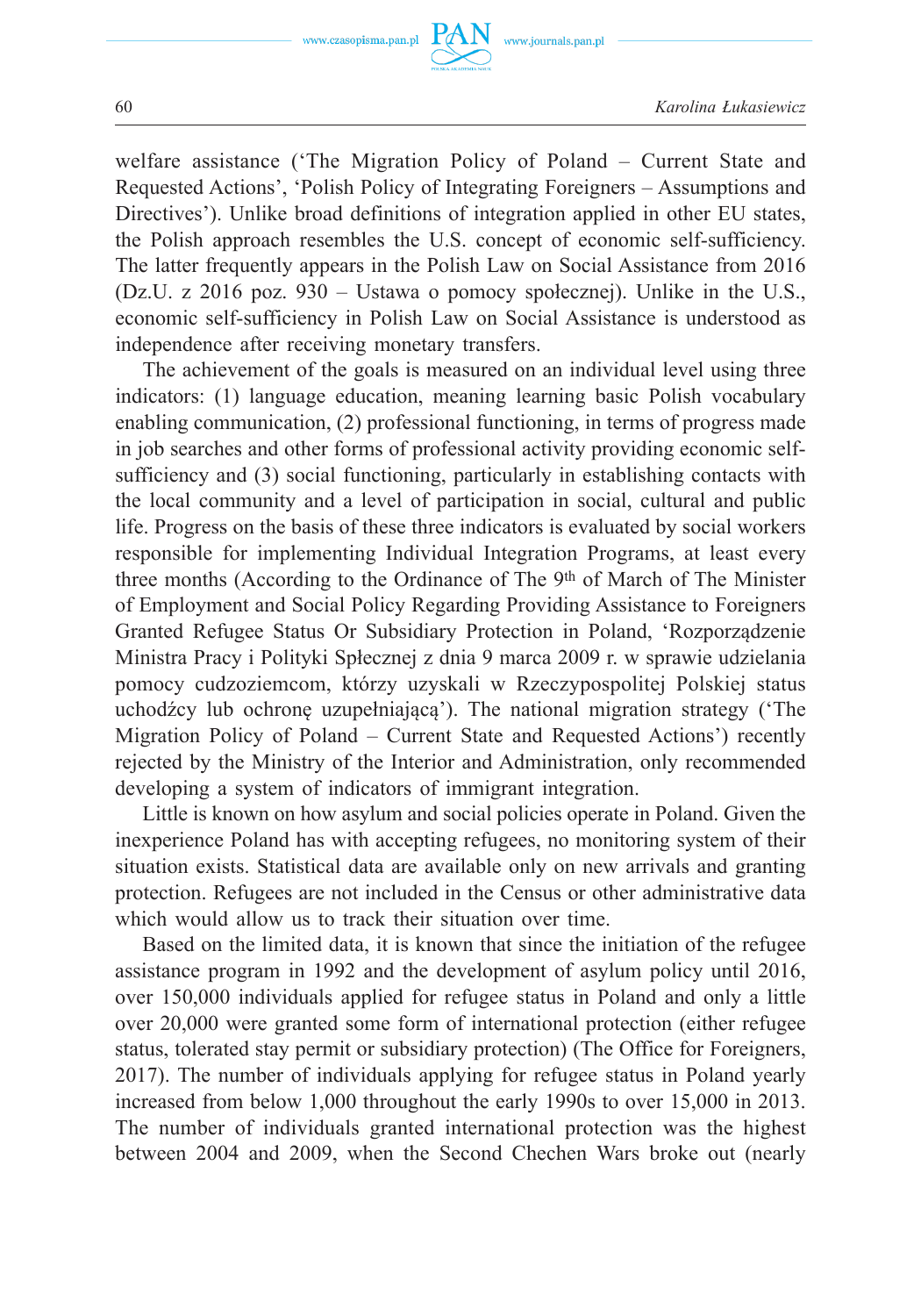



14,000 individuals were granted international protection out of a total of 20,000). Compared to other EU states, Poland has a low refugee acceptance rate. In 2014 only 27% of first-instance asylum claims and 1% of final decisions were granted protection in Poland, whereas the percentages in the EU were around 40% and 18% respectively (Lukasiewicz, 2017; Eurostat, 2016). However, the number of persons granted international protection in Poland does not reflect the actual number of refugees staying and living in Poland. In many given year, over 50% of persons quit integration programs offered for accepted refugees, often because they leave the country. A number which better reflects the population of refugees living in Poland is the number of persons holding temporary residence cards (a document which can be granted upon receiving international protection). Between the years 2009 and 2013 the number varied yearly between 7,087 and 5,172. The overall low number of refugees in Poland is partly related to lower wages and more restrictive welfare provisions compared to western and northern neighbouring states. As a result, for many refugees Poland is only a transit country.

www.journals.pan.pl

Only piecemeal evidence is available on the outcomes of Polish asylum and social policies since the situation of refugees is not monitored in a systematic way (Frelak, Klaus, Wiśniewski, 2007; Bürkin, Huddleston and Chindea, 2013; Chrzanowska and Czerniejewska, 2015; Lukasiewicz, 2012; Lukasiewicz, 2017). It is argued that by influencing the settlement of refugees in regions characterized by high unemployment and prejudice against foreigners, the Polish asylum policy contributes to and perpetuates poverty among refugees (Lukasiewicz, 2017). In such a context, the inefficient social policy of integrating refugees cannot reach its goals. Refugees in Poland often settle where their reception centres were located (Lukasiewicz, 2017). Some of them are in regions and zones with the lowest rental rates, such as former USSR or Polish military bases in eastern Poland (Chrzanowska, Klaus and Kosowicz, 2011). These regions also tend to have a high percentage of poverty and low level of openness towards minorities, including refugees (Lukasiewicz, 2017). The Lubeslski voivodship is one such region, where the poverty rate in 2011 reached 31%, the highest in the country (National Statistical Office, 2012). Some of the locations in eastern Poland where refugees are settled (Lublin, Białystok and Łomża) are at the same time known for their hostility to foreigners, like the burning down of refugee dwellings and other hate crimes against refugees.

By perpetuating and contributing to poverty, the Polish asylum policy operates similarly to the one in the U.K., where impoverishing asylum seekers and refugees is seen as a tool used to prevent potential asylum claims (e.g. Allsopp, Sigona and Phillimore, 2014; Bloch and Schuster, 2002; Spencer, 2011).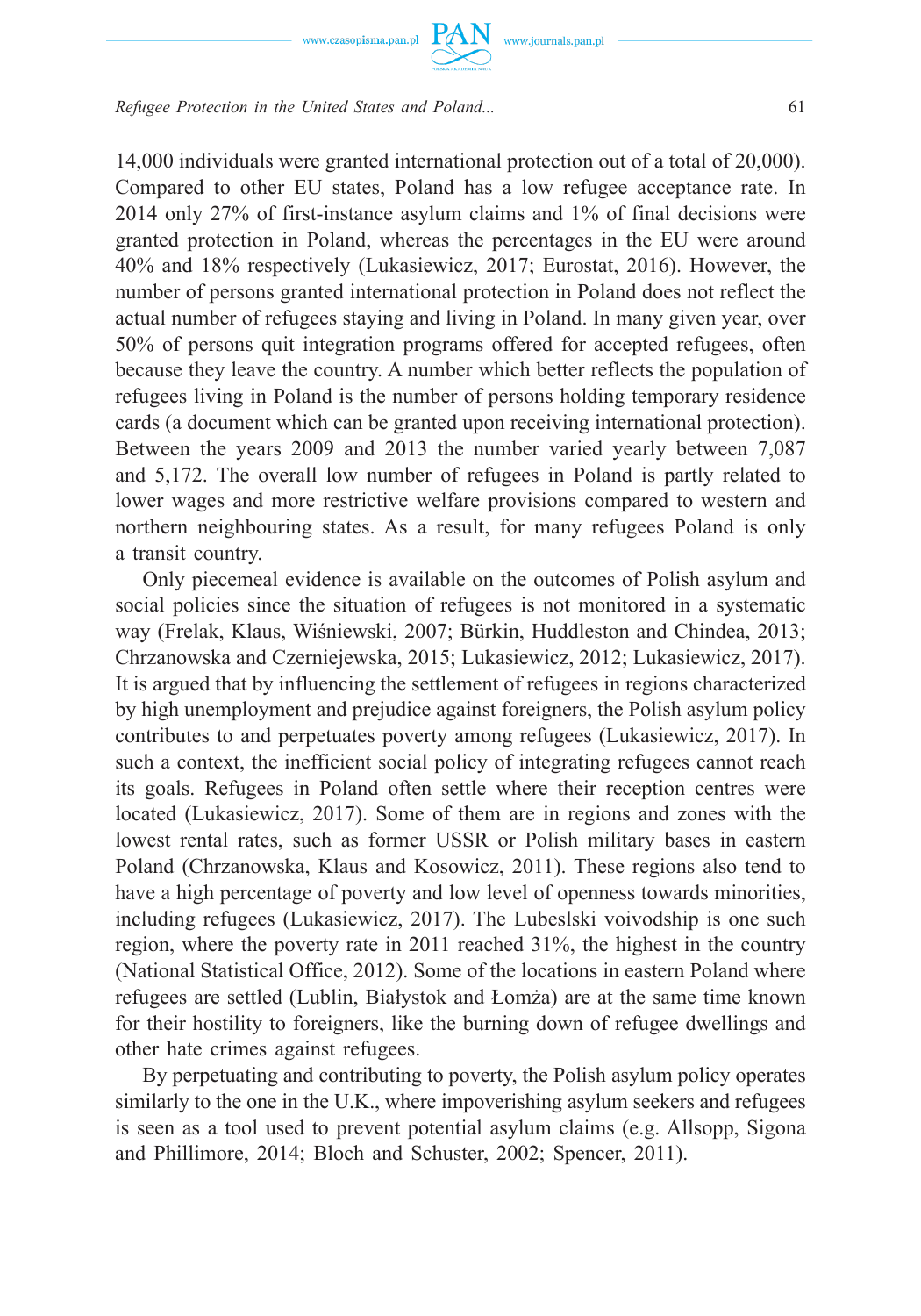62 *Karolina Łukasiewicz*

# POLICY FRAMING, SHAPING AND DELIVERY IN TIMES OF ANTI-REFUGEE ADMINISTRATION

Surprisingly, despite the fundamental differences in the shaping and delivery of asylum and social policies for refugees in the United States and Poland, the administration of the U.S. under President Donald Trump and the Polish Law and Justice Party have introduced similar changes to these policies.

www.journals.pan.pl

The public rhetoric of Donald Trump in the U.S. and representatives of the Law and Justice Party in Poland started shaping the transformations in asylum and social policies towards refugees already in 2015. In November 2015, after the terrorist attacks in France, then presidential candidate Donald Trump spoke out against allowing Syrian refugees into the U.S. and described them as one of the great Trojan horses. (CNBC, 2015). Similarly, Jaroslaw Kaczynski, leader of the Law and Justice ruling Party warned Polish citizens that Syrian refugees can spread infectious diseases (Reuters, 2015).

In line with anti-refugee public discourse, public support toward accepting refugees started dropping in Poland. In the United States, there has historically been little support for accepting refugees, (Gallup, 2015). According to a Gallup Poll in 2015, 60% of Americans opposed taking Syrian refugees. Similar attitudes were represented in the 1970s towards Indochinese refugees, Hungarians in 1958 and Europeans in 1947. In Poland, in contrast, the topic of refugees had been absent from public discourse until 2015 – in the polls Poles were usually positive towards accepting refugees. Reflecting earlier trends, still in May 2015, 72% of Poles were in favour of accepting refugees and only 21% opposed (CBOS, 2016). However, in December 2015, after the new government was elected, the support for refugees dropped by 42% and the percentage of individuals opposed to accepting refugees rose to 53%. In the first quarter of 2017 only 22% of Poles were in favour of accepting refugees and 74% were opposed (CBOS, 2017). The anti-refugee rhetoric of ruling politicians soon started shaping actual policies in a way that some refugees (Muslims or from Muslim dominated countries) were considered undeserving of assistance and refugee acceptance rates and funding for social policies for refugees were reduced.

In the United States on the 27<sup>th</sup> of January 2017, newly elected President Donald Trump signed Executive order 13759 entitled "Protecting the Nation from Foreign Terrorist Entry into the United States" (Cowger, Bolter, Pierce, 2017). The order, among others, suspended entry from seven Muslim countries, required "extreme vetting" for individuals applying for admission to the United States, paused USRAP for 120 days, reduced the refugee admissions ceiling from 110,000 to 50,000, and indefinitely stopped entrance of Syrian refugees.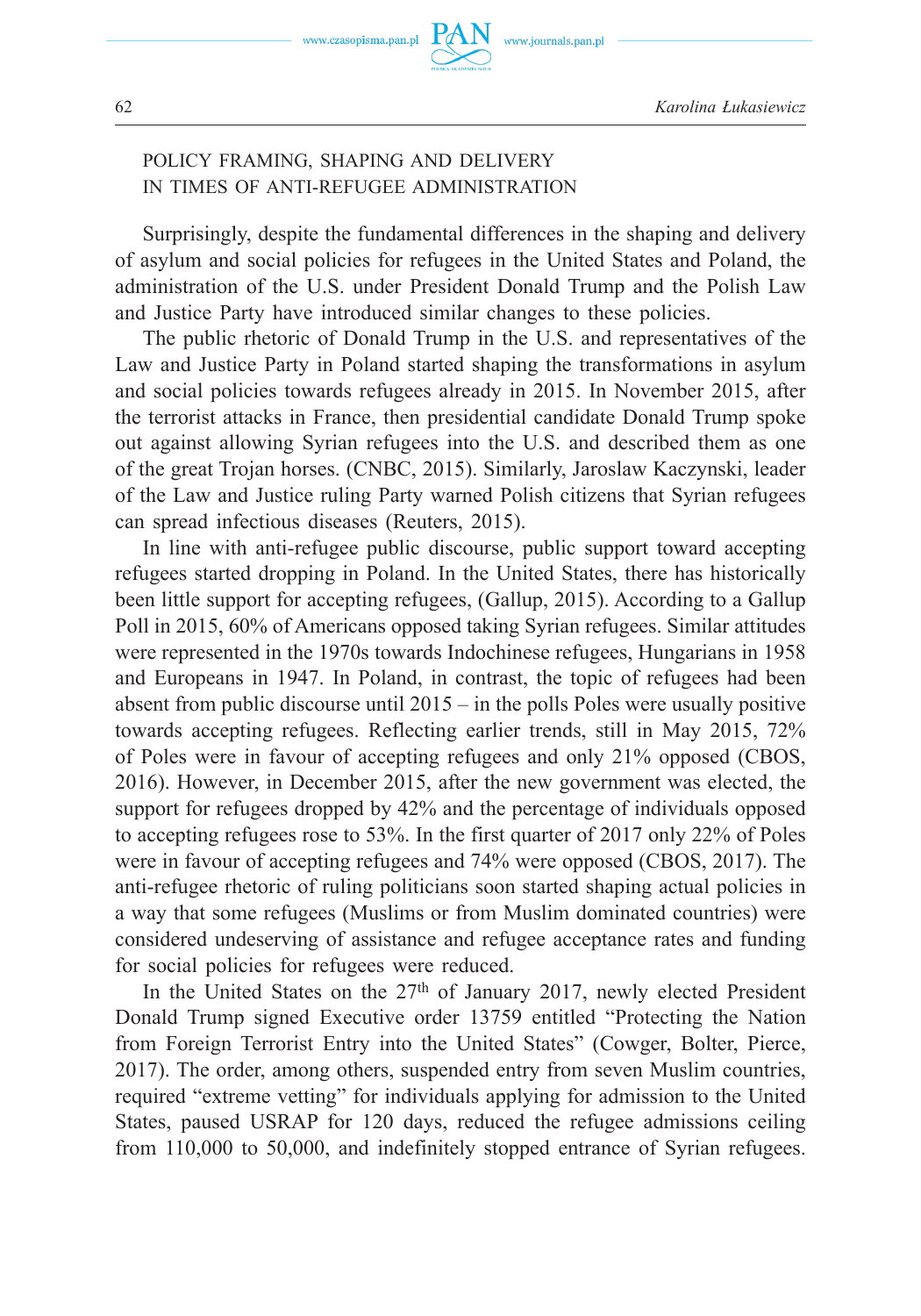

www.journals.pan.pl

*Refugee Protection in the United States and Poland...* 63

In February this order was temporary restrained by a U.S. district judge in Washington State and this decision was affirmed by a three-judge panel of the 9th U.S. Circuit Court of Appeals. In response, Trump signed Executive Order 13780 on March 6th restricting nationals from six Muslim majority countries to enter the U.S., maintained the order to extreme vetting and continued suspending refugee resettlement for another 120 days and a reduction of the refugee ceiling to 50,000. This executive order was enjoined by a federal district court in Hawaii and Maryland before becoming effective and the Ninth U.S. Circuit Court of Appeals affirmed this decision. However on June 26th 2017 the Supreme Court decided in favour of some aspects of Trump's executive orders (Supreme Court, 2017). This decision has quickly been translated into the State Department's guidance regarding the admission of refugees (U.S. Department of State, 2017). The guidance conservatively interpreted the Court's order in a way that only those refugees who already has close relatives here can be allowed to enter the U.S.

Similarly, in Poland in March 2016, only a couple of months after being appointed Prime Minister of Poland, Beata Szydło declared that her government would not relocate any of the 7,000 refugees from other EU states to Poland, something that the previous government had agreed to do (Bachman, 2016). Following that statement, on April 1st 2016, the Polish parliament voted on a resolution regarding the immigration policy of Poland (Pol. 'Uchwała Sejmu Rzeczypospolitej Polskiej z dnia 1 kwietnia 2016 r. w sprawie polityki imigracyjnej Polski'). In this resolution the Polish Sejm opposed establishing any EU refugee allocation mechanisms. It also called upon the Polish government to abide by the national refugee acceptance criteria such as the protection of: "single women, children, large families and religious minorities". The latter referred to religious groups such as Christians, who are minorities in Muslim dominated countries. In this way deserving refugees were officially defined as non-Muslim women, children and large families.

The reshaping of both asylum and social policies were reflected in budget cuts. The budget submitted to Congress by the Trump administration at the end of May 2017 included reduced funding for "overseas processing, transportation, and initial placement for refugees and certain other categories of special immigrants resettling in the United States" by 11%, as well as "time-limited cash benefits and numerous non-cash Federal benefits, including food assistance through SNAP, medical care, and education" by 30% (Department Of State And Other International Programs, 2017). Changes in the framing and shaping of policies asylum and social policies were followed by changes in policy implementation. Organizations protecting refugees' rights started filing complaints that border guards would illegally turn away asylum seekers.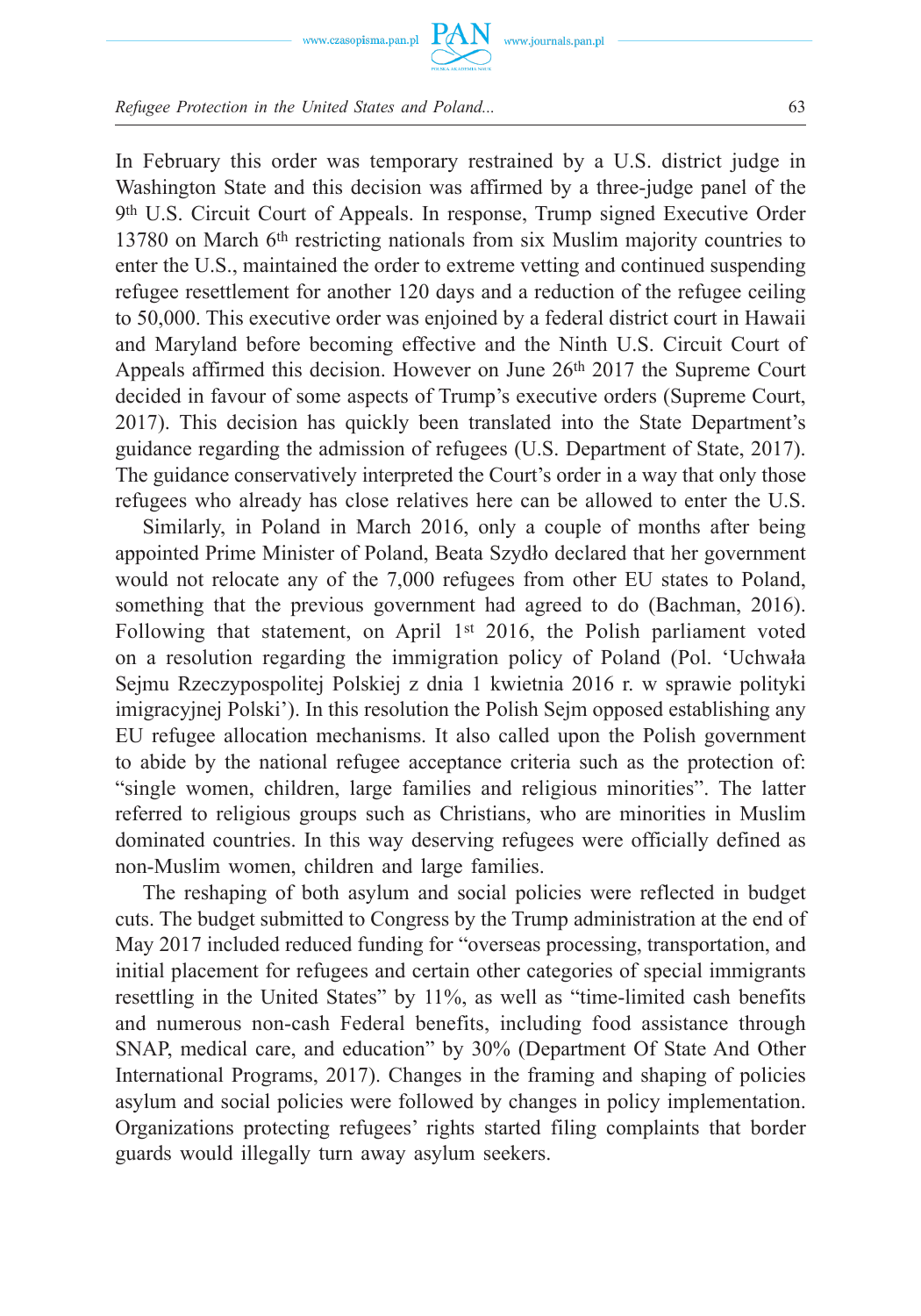www.czasopisma.pan.pl



64 *Karolina Łukasiewicz*

In the United States in January 2017 eight NGOs sent a complain to the Department of Homeland Security regarding the illegal turning back of individuals at the border who were seeking asylum in the United States without accepting and screening their asylum requests (American Immigration Council, 2017). Not accepting asylum claims is against international laws ratified by the U.S. The organizations "jointly file this complaint on behalf of numerous adult men and women, families and unaccompanied children who, over the past several months, were denied entry to the United States at ports of entry along the U.S.-Mexico border despite having asserted a fear of returning to their home countries or an intention to seek asylum under U.S. law". Other than the illegal turning back of asylum seekers, refugees overseas scheduled for resettlement where also severely affected by the new administration. The travel ban operating even shortly postponed chances for resettlement for some refugees for years. The screening process of refugees lasts between 18 and 24 months on average (U.S. Department of State, 2017). During this time every family member undergoes multilayered screenings, each valid for a fixed period of time. Having all the screenings valid at the same time for all family members leaves little time for resettlement. For some families postponing the resettlement for 24 hours meant starting the screening process from the beginning.

Similarly in Poland, in 2016 various local and international organizations assisting immigrants reported asylum seekers who for months or even a year were not being allowed to submit their asylum claims at the Polish borders (Górczyńska, Szczepanik, 2016; Chrzanowska, Mickiewicz, Słubik, Subko, Trylińska, 2016, Human Rights Watch, 2017). One asylum seekers who had been rejected 31 times upon entering Poland between July 2016 and June 2017 filed a complaint against Poland in the European Court of Human Rights (Association for Legal Intervention, 2017).

Apart from asylum policies being compromised by preventing new asylum claims, the implementation of social policies also came under threat due to cuts in funding. In the U.S. agencies resettling refugees receive federal funding for every resettled person. Cuts in the number of persons being resettled, or a travel ban operating even for a short period of time translates into their decreased funding. As a result, the agencies are forced to cut their staff and close some of their offices in the U.S. and abroad (The Voice of America, 2017). In addition to cuts in funding, many agencies have suspended the enrolment of new clients for their social programs for a couple of months (e.g. Matching Grant). For many refugees and asylum seekers it means being excluded from participation in these programs indefinitely, because a person can be enrolled to some of the programs only up to 30 days after arrival to the United States.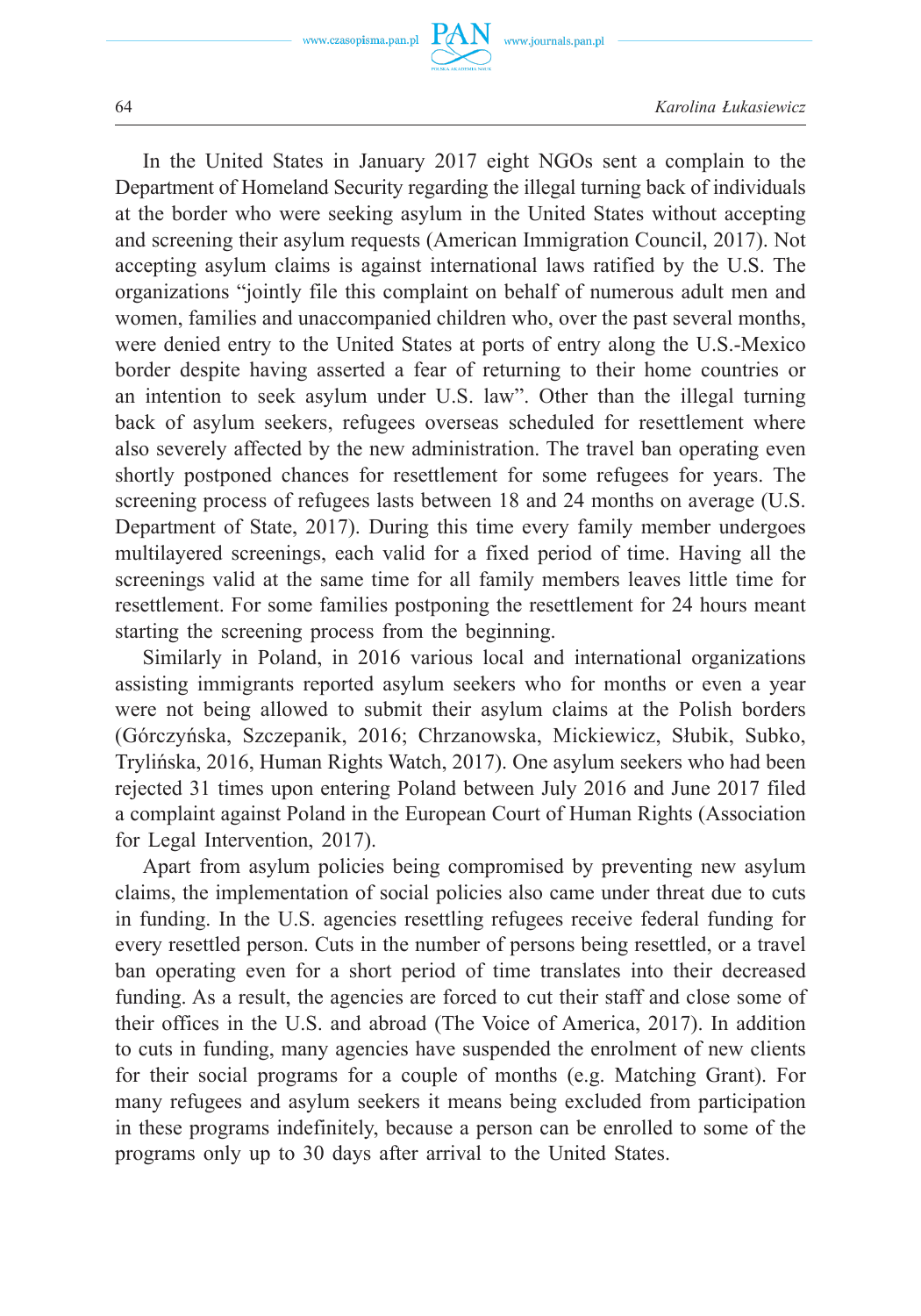

In Poland, the financial situation of non-governmental organizations providing assistance to refugees has also became dire after the current administration blocked their funding. These organizations are largely financed by European Union funds managed by state agencies. After the election of 2015, new competitions for funding were never announced (Mazurczak, 2016).

As a result, local administrations and NGOs are searching for alternative solutions to refugee resettlement and funding the costs of assistance. In the U.S. some states included additional funds for refugee resettlement in their budgets to complement the reduction in the federal budget (HIAS, 2017). For example, New York State planned to spend an additional 2 million dollars for that purpose. Some NGOs assisting refugees are looking for innovative solutions to counter these reduced funds, e.g. through private sponsorship of refugee resettlement, crowdfunding, or getting more support from business.

#### CONCLUSIONS AND DISCUSSION

Historically, the shaping and delivery of U.S. and Polish asylum and social policies varies in most aspects. While the U.S. has a long tradition of accepting refugees dating back to the post World War II period, Poland has only 25 years of experience. U.S. asylum policy is mostly a function of U.S. foreign interests and therefore most refugees are accepted through the resettlement process. In Poland, however, asylum policy reflects the European Union model with the majority of refugees being accepted through asylum procedures. The U.S. social policy for refugees reflects the post-1996 liberal welfare model and market rules governing public programs. In Poland, social policy, although being criticized for its inefficiency, remains a generous European model with integration programs provided for a year instead of a couple of months. While the implementation of social policy in the U.S. case takes place through decentralized public-private partnerships, in Poland it is provided through a centralized and compared to the U.S. – a mire standardized system operated by local welfare offices and supported by non-governmental organizations.

U.S. social policies aim at providing self-sufficiency as soon as possible. Although this concept appears also in the Polish welfare system, the meaning and measurement is different. What is different is also the language used to describe welfare programs and their underlying assumptions. While in Poland (similarly to other EU states), assistance given to refugees is perceived and described as their social right, in the U.S. assistance to refugees is shaped as 'benefits' granted by the federal government.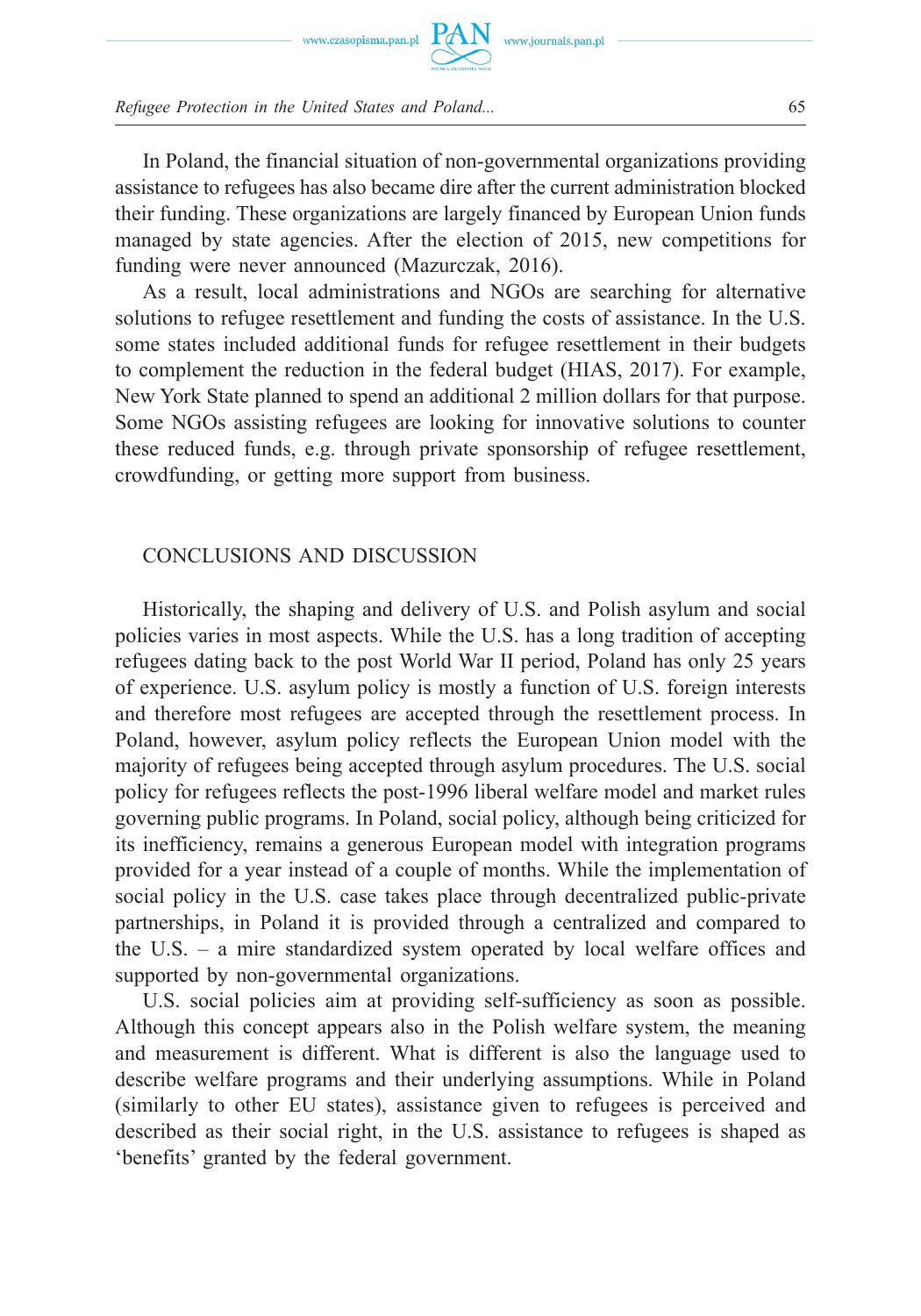

Also the delivery of social policies for refugees varies significantly in Poland and the U.S.. NGO-provided programs in the U.S. are complex and often cases seen as difficult to navigate, not only for refugees but also for case managers operating the programs. The Polish more centralized system does not face this challenge, but as opposed to the U.S. model, it is often delivered by case managers having little expertise in dealing with immigrants.

Outcomes of refugee asylum and social policies are difficult to compare due to the limited data available in Poland. It is known that the scale of the two programs varies significantly. While the U.S. has resettled over 3 million refugees since 1980, Poland has accepted only 150,000 individuals who have applied for refugee status and some 20,000 have received some form of international protection. What the two states have in common, however, is an ethnically diverse refugee population. The diversity is increasing in the U.S. and according to some scholars it creates more challenges for social policy assisting refugees (Capps, Newland, 2015). Also, some settlement patterns for refugees in the U.S. are reminiscent of the Polish case. Tang (2015) warned against negative outcomes of settling refugees within low-income communities, which happens for some refugees in Poland (Łukasiewicz, 2017). In this case refugees are deprived of opportunities for upward mobility and struggle with poverty. The U.S. and Polish asylum and social policies are also similar in terms of providing insufficient transfers for refugees. More specifically, in both cases passing some level of financial responsibility to the local authorities is seen as part of the problem.

Overall, despite different historical shaping, actions and policy delivery, asylum and social policies are similarly impacted the current state administrations. As a result, refugee communities, who already struggle to get by, may experience severe challenges in the future. It has been suggested that for the integration of some refugees, asylum and social policies may not play as important role as we think (Franz, 2004). However, given the increasing ethnic and human capital diversity of refugees in the U.S. (Capps et al., 2015) and the already diverse refugee population in Poland, jeopardising existing social assistance instead of strengthening it can have severe outcomes. As aegued by Valenta, Bunar (2010), the successful integration of refugees depends on equalizing opportunities. Therefore reducing welfare support (whether from a more generous one in Poland or less generous in the U.S.) can deepen social and economic inequalities already experienced by refugees compared to the hosting society. For example, due to current cuts in budgets for refugee assistance less resources will be provided for already underfunded language trainings. Having less opportunities to learn the mainstream language will reduce future labour market opportunities.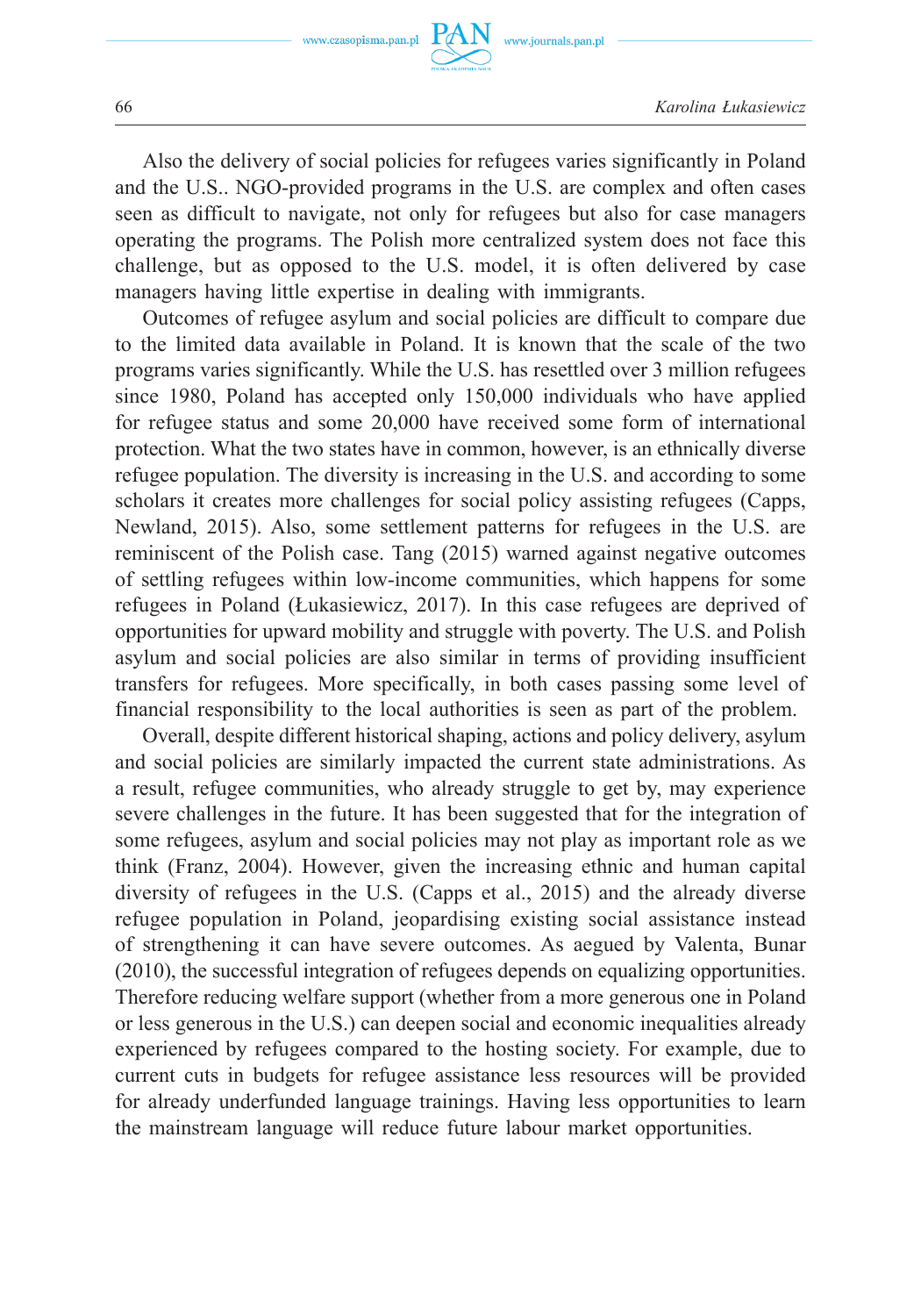

It is possible, as observed by Korac (2003), that individuals affected by the cuts on public spending for refugees will be forced even more to search for any type of employment. In some cases, this may lead to being pushed out from a formal to an informal economy, which in a long term perspective will only increase material struggles of refugees.

#### **REFERENCES**

- Act of 14 June 1996 to amend the Act on social assistance and the Act on employment and measures counteracting unemployment.
- Aleinikoff T. A. (1992), *State-centered refugee law: From resettlement to containment*. "Michigan Journal of International Law", Vol. 14, p. 120.
- Allsopp J., Sigona N., Phillimore J. (2014), *Poverty Among Refugees and Asylum Seekers in the UK: An Evidence and Policy Review*. IRiS Working Paper Series, No. 1/2014. Birmingham: Institute for Research into Super diversity.
- American Immigration Council (2017), *U.S. Customs and Border Protection's Systemic Denial of Entry to Asylum Seekers at Ports of Entry on U.S.-Mexico Border,* https://www. americanimmigrationcouncil.org/sites/default/files/general\_litigation/cbp\_systemic\_denial\_of entry to asylum seekers advocacy document.pdf [Accessed: 10.05.2017].
- Association for Legal Intervention (2017), *Polska na* ławie *oskarżonych w Strasburgu,*  http://interwencjaprawna.pl/polska-lawie-oskarzonych-strasburgu/ [Accessed: 29.06.2017].
- Bachman B. (2016), *Diminishing Solidarity: Polish Attitudes toward the European Migration and Refugee Crisis, Migration Policy Institute*, http://www.migrationpolicy.org/article/ diminishing-solidarity-polish-attitudes-toward-european-migration-and-refugee-crisis [Accessed: 01.12.2016].
- Bartlett L., Vavrus F. (2016), *Rethinking case study research: A comparative approach*. Taylor & Francis.
- Bloch A. and Schuster L. (2002), *Asylum and welfare: contemporary debate,* "Critical Social Policy", Vol. 22, Issue: 3, pp. 393–414.
- Brick K., Cushing-Savvi A., Elshafie S., Krill A., McGlynn Scanlon M., & Stone M. (2010), *Refugee resettlement in the United States: An examination of challenges and proposed solutions. New York*, NY: Columbia University School of International and Public Affairs.
- Bruno A. (2016), *Refugee admissions and resettlement policy*. Congressional Research Service.
- Bürkin K., Huddleston T., Chindea A. (2013), *Refugee Integration and the Use of Indicators: Evidence from Central Europe*. United Nations High Commissioner for Refugees, Regional Representation for Central Europe.
- Capps R., Newland K. (2015), *The integration outcomes of US refugees: Successes and challenges*. Migration Policy Institute.
- Capps R., Newland K., Fratzke S., Groves S., Auclair G., Fix M., & McHugh M. (2015), *Integrating refugees in the United States: The successes and challenges of resettlement in a Global Context*. "Statistical Journal of the IAOS", Vol. 31, Issue 3, pp. 341–367.
- CBOS (2016), *Stosunek Polaków do przyjmowania uchodźców*, http://www.cbos.pl/SPISKOM. POL/2016/K 012 16.PDF [Accessed: 01.17.17].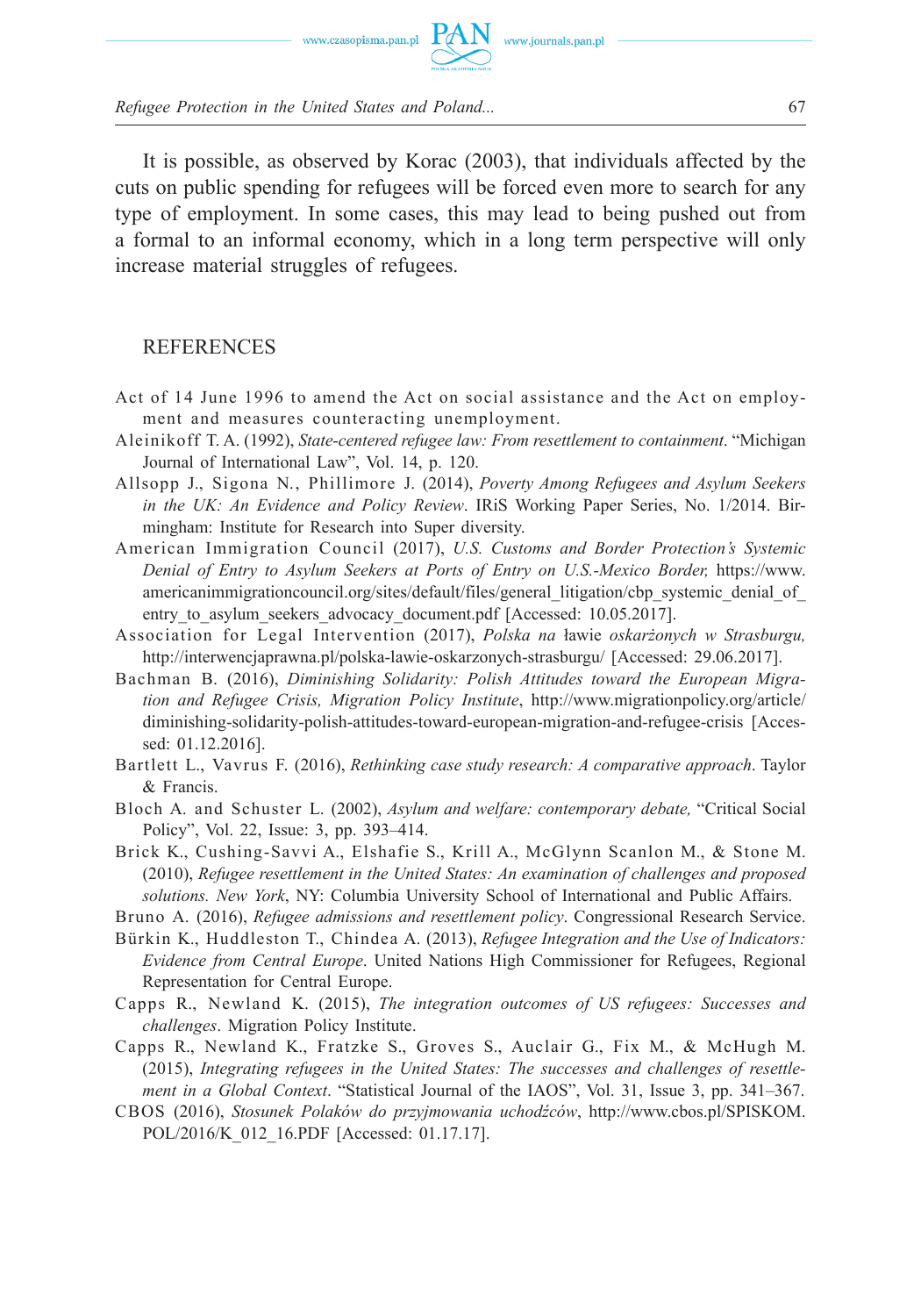- CBOS (2017), *Stosunek Polaków do przyjmowania uchodźców*, http://cbos.pl/SPISKOM. POL/2017/K\_044\_17.PDF [Accessed: 01.12.16].
- Chrzanowska A., Mickiewicz P., Słubik K., Subko J., Trylińska A. (2016), *At the border. Report on monitoring of access to the procedure for granting international protection at border crossings in Terespol, Medyka, and Warszawa-Okęcie Airport*, Association for Legal Intervention, http://interwencjaprawna.pl/en/files/at-the-border.pdf [Accessed: 01.06.2017].
- Chrzanowska A., Czerniejewska I. (2015), *MIESZKAMY TUTAJ, BO NIE MAMY INNEGO WYJŚCIA…. Raport z monitoringu warunków mieszkaniowych uchodźców w Polsce*, Analizy, raporty, ekspertyzy, 2.
- CNBS (2015), *Donald Trump: We should attack terrorist oil, bank resources*, http://www.cnbc. com/2015/11/16/donald-trump-we-should-attack-terrorist-oil-bank-resources.html [Accessed: 01.12.16].
- Cowger S., Bolter J., Pierce S. (2017), *Fact Sheet The First 100 Days: Summary of Major Immigration Actions Taken by the Trump Administration*, Migration Policy Institute.
- Department Of State And Other International Programs (2017), https://www.whitehouse. gov/sites/whitehouse.gov/files/omb/budget/fy2018/sta.pdf [Accessed 01.06.2017].
- DHHS (2005), *Code of Federal Regulations Title 45: Public Welfare*, December 2005.
- Ensure Procedure Access; Halt Summary Returns, https://www.hrw.org/news/2017/03/01/poland- -asylum-seekers-blocked-border [Accessed: 01.03.2017].
- Esping-Andersen G. (1996), *Welfare states in transition national adaptations in global economies*, California: Sage.
- Esping-Andersen G. (2013), *The three worlds of welfare capitalism*. John Wiley & Sons.
- Eurostat (2016), Asylum and Managed Migration, http://ec.europa.eu/eurostat/web/asylum-and- -managed-migration/data/database [Accessed 9.05.2016].
- Fenger M. (2007), *Welfare regimes in Central and Eastern Europe: Incorporating post-communist countries in a welfare regime typology*, "Contemporary Issues and Ideas in Social Sciences", Vol. 3, Issue 2, pp. 1–30.
- Fix M. E., & Tumlin K. C. (1997), *Welfare reform and the devolution of immigrant policy*. Urban Institute.
- Florczak A. (2003), *Uchodźcy w Polsce: między humanitaryzmem a pragmatyzmem*. Adam Marszalek.
- Franz B. (2003), *Bosnian refugees and socio-economic realities: changes in refugee and settlement policies in Austria and the United States*, "Journal of Ethnic and Migration Studies", Vol. *29*, Issue 1, pp. 5–25.
- Frelak J., Klaus W. and Wiśniewski J. (eds.), (2007), *Przystanek Polska: Analiza programów integracyjnych dla uchodźców*. Fundacja Instytut Spraw Publicznych.
- Gallup (2015), *Americans Again Opposed to Taking in Refugees*, http://www.gallup.com/ poll/186866/americans-again-opposed-taking-refugees.aspx [Accessed: 10.12.2016].
- Górczyńska M., Szczepanik M. (2016), *A road to nowhere. The account of a monitoring visit at the Brześć-Terespol border crossing between Poland and Belarus,* Helsinki Foundation of Human Rights, http://www.hfhr.pl/wp-content/uploads/2016/11/A-road-to-nowhere.-Theaccount-of-a-monitoring-visit-at-the-Brze%C5%9B%C4%87-Terespol-border-crossing-point-FINAL.pdf [Accessed: 16.03.2017].
- Gray M. (2005), *Dilemmas of international social work: Paradoxical processes in indigenisation, universalism and imperialism*. "International Journal of Social Welfare", Vol. 14, Issue 3, pp. 231–238.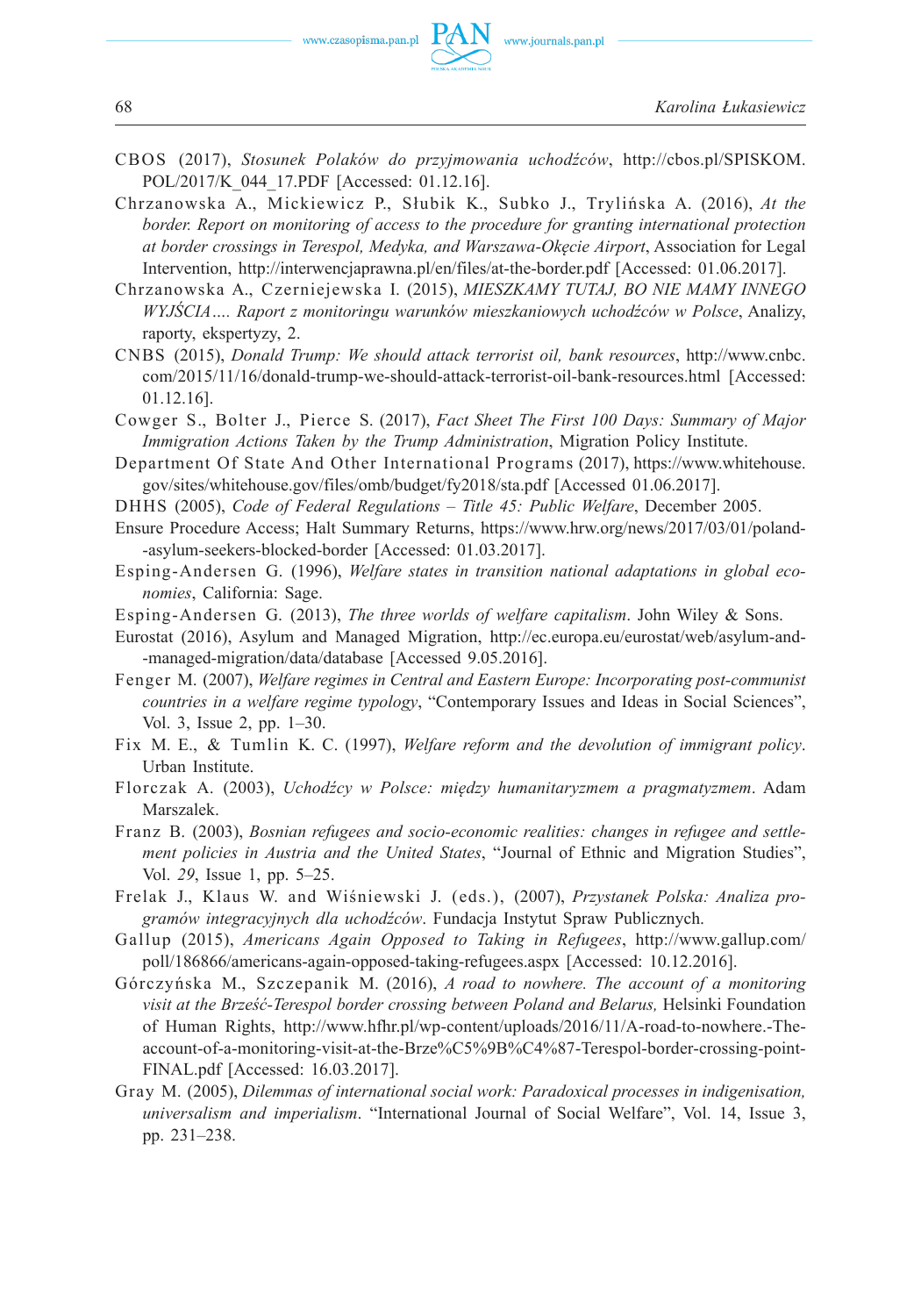

- Haines D. W. (2010), *"Safe Haven." A History of Refugees in America.* Sterling, VA: Kumarian.
- HIAS (2017), *HIAS Praises \$2 Million Supplemental Funding For New York State Resettlement Agencies*, https://www.hias.org/hias-praises-2-million-supplemental-funding-new-york-stateresettlement-agencies [Accessed: 19.04.2017].
- Hood C. (1991), *A public management for all seasons?*. "Public administration", Vol. 69, Issue 1, pp. 3–19.
- Human Rights Watch (2017), Poland: Asylum Seekers Blocked at Border.
- Krinsky J. (2007), *The urban politics of workfare: New York City's welfare reforms and the dimensions of welfare policy making*. "Urban Affairs Review", Vol. 42, Issue 6, pp. 771–798.
- Łodziński S., Szonert M. (2011), *Polityka uchodźcza w Polsce. Ewolucja "pola uchodźczego" w latach 1990–2011*, "Studia Migracyjne-Przegląd Polonijny", Vol. 4, Issue 37, pp. 165–188.
- Lukasiewicz K. (2017), Exile to Poverty: Policies and Poverty Among Refugees in Poland. "International Migration". 10.1111/imig.12356
- Lukasiewicz K. (2012), "Adaptacja do biedy? Ubóstwo wśród uchodźców czeczeńskich w Polsce", *Edukacja mię dzykulturowa w Polsce wobec nowych wyzwań*, Paszko A. (ed.), Willa Deciusza.
- Martin I., Arcarons A., Aumüller J., Bevelander P., Emilsson H., Kalantaryan S., Maciver A., Mara I., Scalettaris G., Venturini A. and Vidovic H. (2016), *From refugees to workers: mapping labour market integration support measures for asylum-seekers and refugees in EU member states. Volume II: Literature review and country case studies*. Bertelsmann Stiftung; Migration Policy Centre.
- Mazurczak K. (2016), Czy organizacje pomagające migrantom przetrwają?, http://opinie.ngo. pl/wiadomosc/1910288.html [Accessed: 19.04.2016].
- Mead L. M. (1997), *Welfare employment. The New Paternalism: Supervisory Approaches to Poverty*, The Brookings Institution Press, Washington DC.
- Ministry of the Interior and Administration (2017), *Potrzebne jest stworzenie nowej polityki migracyjnej*, https://mswia.gov.pl/pl/aktualnosci/15912,Potrzebne-jest-stworzenie-nowejpolityki-migracyjnej.html [Accessed: 10.07.2017].
- Newton L. (2008), *Illegal, alien, or immigrant: The politics of immigration reform*. New York & London: New York University Press.
- Nightingale D. S. (2008), *A Framework for Continuous Evaluation of Office of Refugee Resettlement Formula Programs Supporting Employability Services*, U.S. Department of Health and Human Services Office of Refugee Resettlement.
- Office of Refugee Resettlement (2016), *History*, https://www.acf.hhs.gov/orr/about/history [Accessed: 10.05.2016].
- Oleksiewicz I. (2006), *Uchodźcy w Unii Europejskiej: aspekty prawne i polityczne*. Branta.
- Ott E., Montgomery P. (2015), *Interventions to improve the economic self-sufficiency and well-being of resettled refugees: a systematic review*. "Campbell Systematic Reviews", Vol. 11, Issue 4.
- Oxford English Dictionary (2017), *Word: Benefit*, https://en.oxforddictionaries.com/definition/ benefit [Accessed at: 01.03.2017].
- Polityka Migracyjna Polski stan obecny i postulowane dzialania (2012).
- Richardson J. E., Colombo M. (2013), Continuity and change in anti-immigrant discourse in Italy: an analysis of the visual propaganda of the Lega Nord. "Journal of Language and Politics", Vol. 12, Issue 2, pp. 180–202.
- Refugee Processing Center (2017), *Arrivals by State and Nationality as of April 30, 2017,*  http://www.wrapsnet.org/ [Accessed: 5.07.2016].